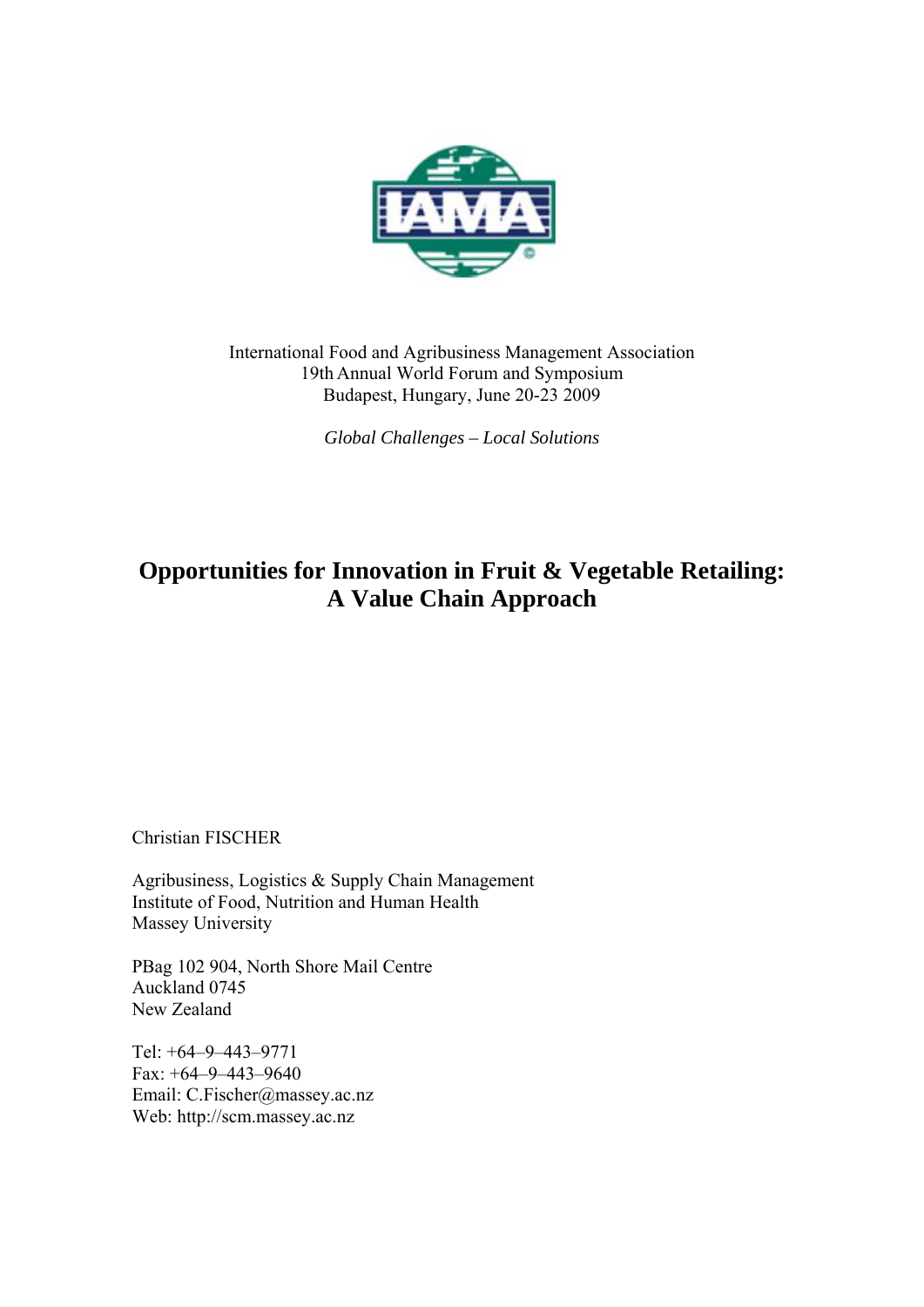# **Opportunities for Innovation in Fruit & Vegetable Retailing: A Value Chain Approach**

Christian Fischer

Agribusiness, Logistics & Supply Chain Management Institute of Food, Nutrition and Human Health Massey University

> C.Fischer@massey.ac.nz Tel: +64-9-443-9771

April 2009 First draft – please contact author for updates

### Abstract

An increase of the per capita intake of fruit and vegetables  $(F&V)$ , while having grown steadily during the past, is still a major objective of public health policy. Conventional government measures have been focusing on communication campaigns aimed at changing consumption behaviour. However, there also seems to be a link between the supply density of F&V and consumption intensity. Countries with higher per capita F&V intake typically also have more specialised F&V retailers (greengrocers). Where access to F&V is easier, consumption levels may be higher. Given that a competitive greengrocer industry may be socially desirable this study discusses opportunities for innovation in the greengrocer industry at the product, process and system level, using a value chain approach. It is argued that there is potential to transform the industry's current commodity-based value chain model from 'distributing fresh produce' to the 'catering of meal solutions and health contributions' for the 21st-century food consumer.

**Keywords**: fruit and vegetables, consumption, retailing, marketing, value chain, innovation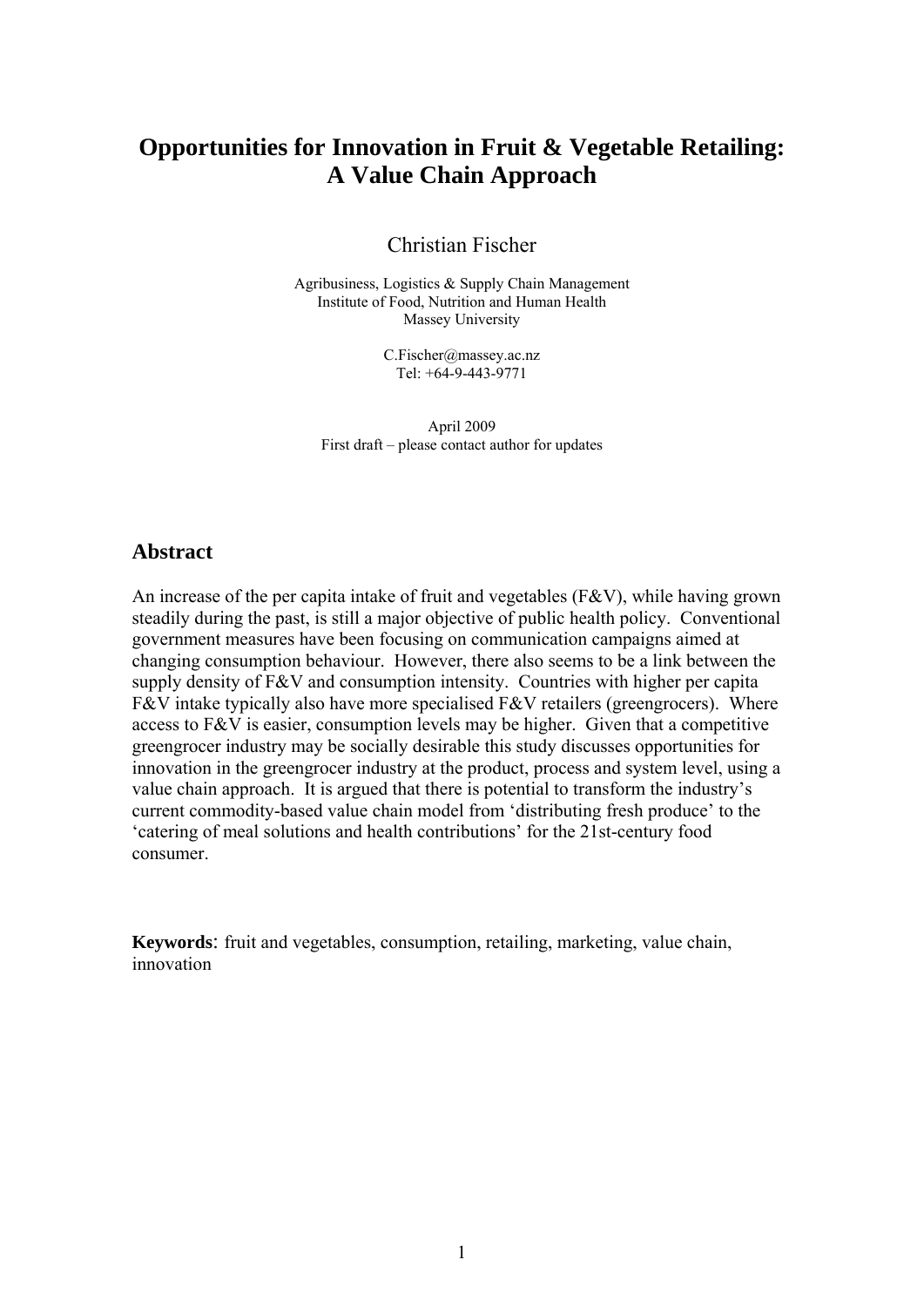# **Introduction**

Public and private organisations have been advocating for a long time an increase in the intake of fruit and vegetables (F&V) for nearly all strata of population. The consumption habit is thought to contribute to healthy lifestyles, reduce obesity rates and prolong life expectancy (WHO, 2002; current). It is not a new issue. As far back as 60 years ago there were calls for citizens to increase their F&V intake on health grounds (Kitchen, 1949). In the meanwhile, per capita F&V has been steadily grown all over the world (see Table 1 in the following section). However, while there is no consensus on what an optimum, or minimum, intake of F&V is (e.g., the WHO recommends at least 400 grams a day whereas the Harvard School of Public Health advocates double the amount), it is widely acknowledged that F&V consumption should be further increased.

Another aspect which has been receiving growing attention is that an increased F&V intake may not only be good for consumers' health but also for the planet's. According to a recent session of the American Association for the Advancement of Science annual meeting, roughly 30% of global warming is attributable to society's greenhouse gas emissions which stem from the production of foods and beverages. And half of this comes from the production, distribution and consumption of meat (mainly beef, pork and chicken). Conversely, F&V growing and eating generates only very little greenhouse gases. For example, a kilogram of beef served as a meal produces about 19 kg of  $CO<sub>2</sub>$ , as compared to only 280 grams for a kg of potatoes (Raloff, 2009).

As to the reasons of why consumers are reluctant to eat more F&V, studies have shown that this may not be primarily due to economic determinants such relatively higher F&V prices (as compared to other foods) (Dresler-Hawke, 2007) or low incomes (Bertail and Caillavet, 2008). Food choice is a complex psycho/socio-economic issue.

Government programmes to promote F&V consumption have tended to focus on communication/information campaigns (e.g., Rowely, 2006). However, awarenessrising activities alone have not always yielded satisfactory results (Della et al., 2009). Therefore, other strategies have also been recommended. One is to increase the availability, variety and convenience of F&V in grocery stores (Glanz and Yaroch, 2004). For instance, the Australian National Action Plan to Increase the Consumption of Vegetables and Fruit (2000-2005) lists, in addition to social marketing and community interventions, food supply initiatives: "actions and policies by growers, manufacturers, distributors/transporters and retailers to increase access to quality fruit and vegetables" (p. 6). In the UK, a three-year, £800,000 government-funded pilot programme has been introduced in 2008, designed to encourage more consumers to eat F&V by increasing F&V promotions in corner shops (Hurst, 2008).

Besides the public-health motives to increase the availability and the shopping and consumption convenience of  $F&V$  there are also efficiency issues in the supply chain that need to be addressed. During the last decades, improvements in international  $F&V$ trade and logistics (among other things) have secured a wide variety of fresh products, available all year around in many countries. However, considerable quantities of food are lost in processing, transport, supermarket storage and people's kitchens (Lundqvist et al., 2008). For instance, in the US as much as 30% of food, worth some \$48.3 billion,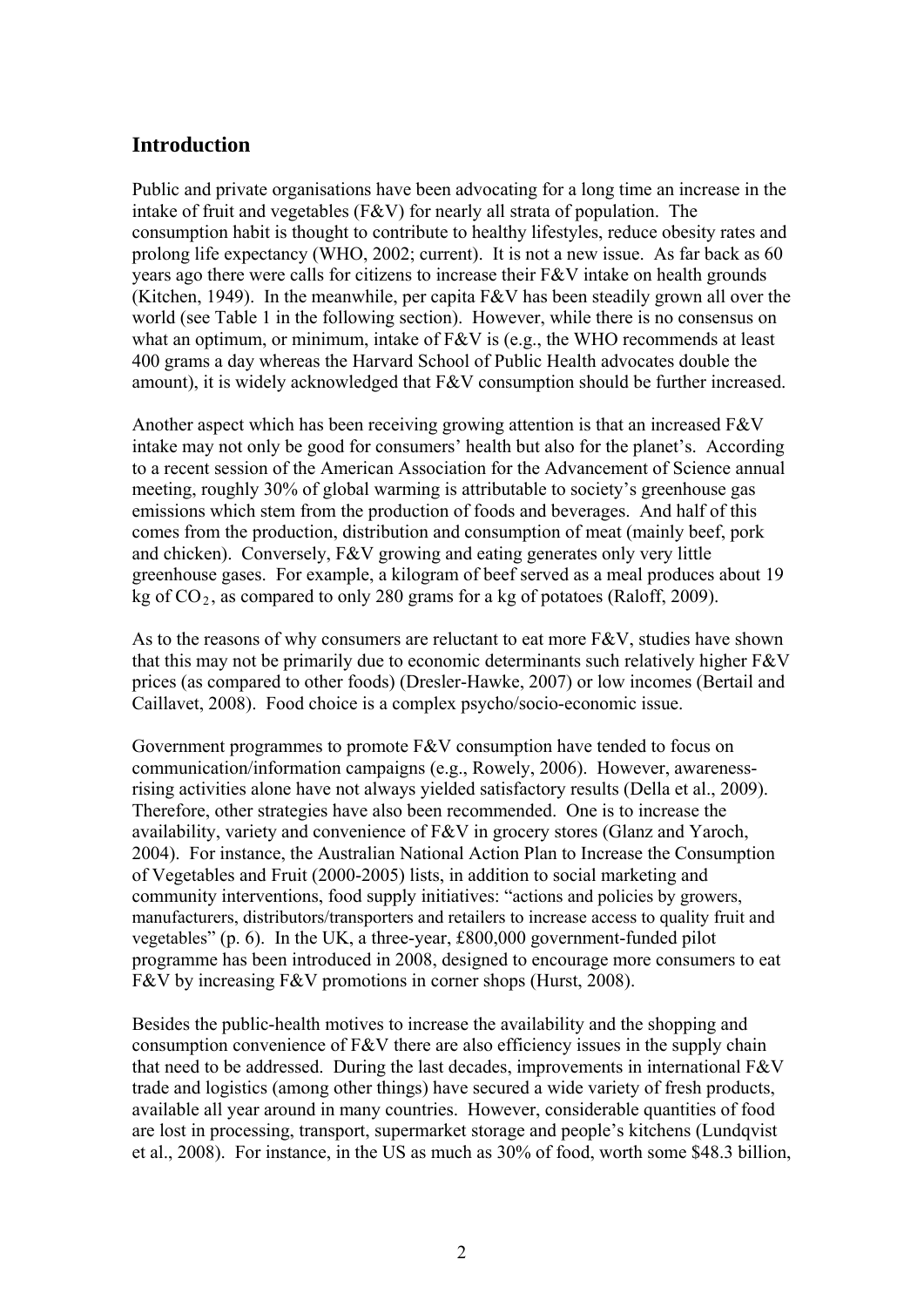is thrown away. The American Food Marketing Institute estimates that about 8-10% of total 'perishable' food is wasted before it reaches consumers, about twice the amount that is generated by European retailers (The Economist, 2008), although some estimates for Europe also amount to 5-10% (van Uffelen et al., 2004). One reason for the US-Europe difference may be the enthusiasm of US store managers for large F&V displays and for offering the widest possible range of produce leading to significant unsold 'shrinkage' (The Economist, 2008). In Europe, the displays tend to reflect seasonal and regional availability which is also what consumers expect since it guarantees the freshest and tastiest products.

Hence, there seems to be a need for a further enhancement of F&V retailing systems all over the world, for reasons of both increasing socially-desired consumption and reducing wastage. While modern supply chain management techniques and tools (e.g., the use of cold-storage systems, third-party logistics providers, efficient consumer response etc.) have already been adopted by large supermarket chains (Cook, 2008; Murray, 2007; Epperson and Estes, 1999), the specialised F&V retail industry ("greengrocers") have not yet systematically embraced them. This is the topic which this paper intends to address.

The paper aims at generating insights into the potentially existing structural marketing problems of the F&V retailing industry and at identifying opportunities for industry innovations at the product, process and system level. The analysis consists of desk research and case study work. It is an exploratory study attempting to consolidate existing literature and data, completed by expert knowledge obtained from industry professionals. At this stage, the approach is conceptual rather than empirical. Nevertheless, official statistics are used wherever relevant and available to support the arguments.

The paper's structure is as follows. After this introduction, international F&V consumption trends are reviewed and the business characteristics of the greengrocer industry are discussed. This includes a review of the recent and relevant literature. Hereafter, the industry supply chain is discussed and options for innovations are presented. Section four provides conclusions and discusses implications for management and policy support.

# 2B**Reviewing international F&V consumption trends and retail characteristics**

The prevailing agri-food system paradigm is "consumer-driven agriculture" or "from fork to farm". Therefore an effort is made to build an understanding of current consumption trends before moving upstream in order to discuss supply characteristics.

### 6B*F&V consumption*

During the last 40 years F&V per capita consumption has increased throughout the world. Table 1 reports annual growth rates for the world, different regions and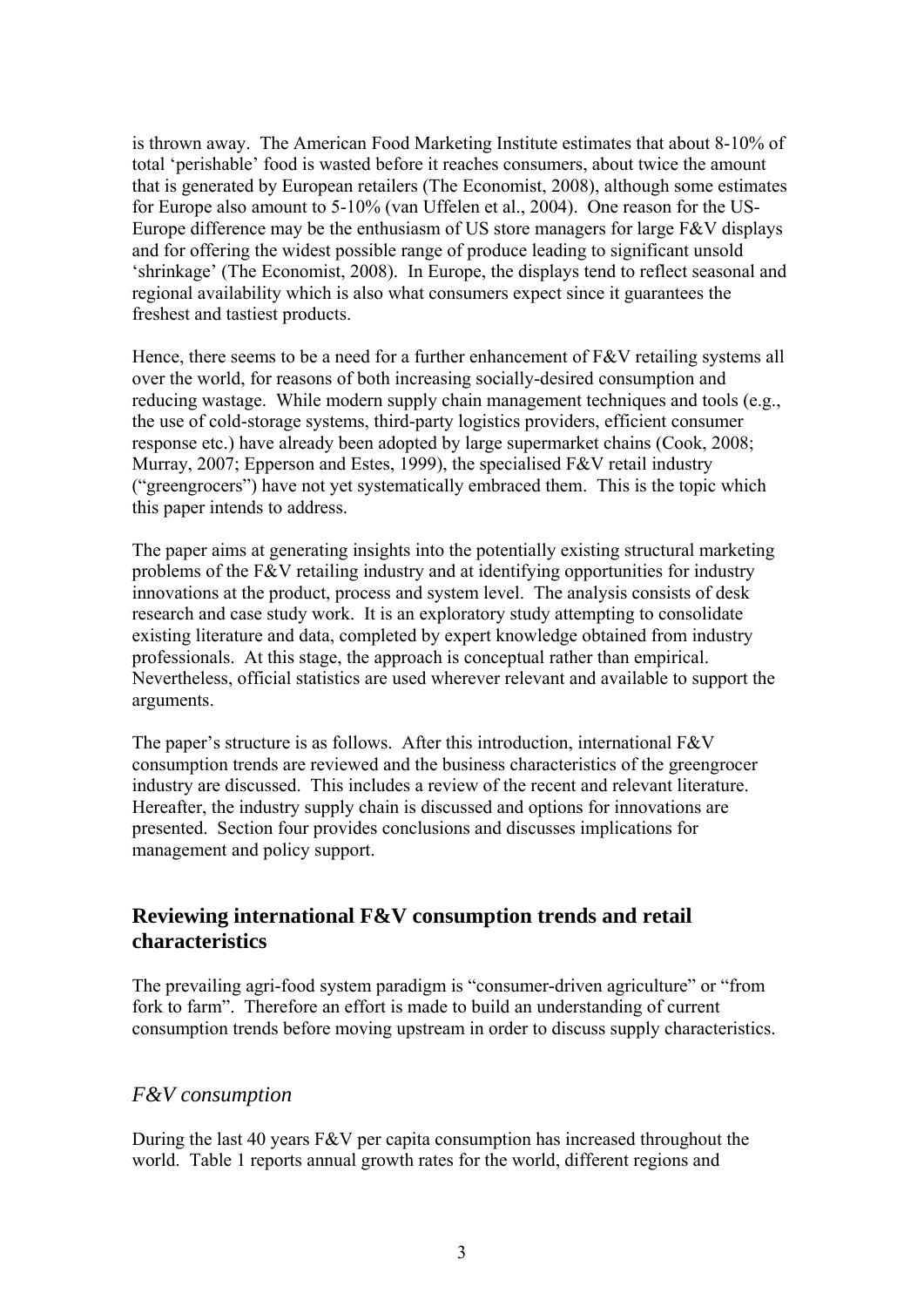individual countries. In virtually all of them there has been an increase which, worldwide, has been more pronounced for vegetables than for fruit. Only in Europe and north and central America fruit consumption has increased by more than vegetable intake.

| 125 |                   | Region/country             | Vegetables | Fruit |
|-----|-------------------|----------------------------|------------|-------|
|     | <b>Vegetables</b> | World                      | 1.5        | 1.2   |
| 100 |                   | Europe                     | 0.6        | 0.7   |
|     |                   | North & central<br>America | 0.7        | 0.9   |
| 75  |                   | South America              | 0.4        | 0.3   |
|     | Fruits            | Oceania                    | 0.9        | 0.7   |
|     |                   | Asia                       | 2.1        | 2.0   |
| 50  |                   | Africa                     | 0.7        | 0.2   |
|     |                   |                            |            |       |
|     |                   | <b>New Zealand</b>         | 0.9        | 1.6   |
| 25  |                   | Australia                  | 1.0        | 0.7   |
|     |                   | Germany                    | 1.5        | 0.9   |
|     |                   | Greece                     | 2.1        | 0.2   |
|     |                   | Italy                      | 0.7        | 0.7   |
|     |                   | Spain*                     | $-0.3$     | 1.8   |

**Table 1. World per capita consumption of F&V (kg/yr), 1961-2003 and CAGRs (compounded annual growth rates, %) of different regions/countries** 

*Note*: \*The displayed decline of vegetable consumption in Spain may be due to an outlier observation. In latest available year (2003) there was a significant drop to 143 kg as compared to the previous years (160 kg on average between 1998 and 2002).

*Source*: author's calculations from FAOSTAT data.

<u>.</u>

In 2003 (the most recent available year) the average world citizen ate about 62 kg of fruits and 117 kg of vegetables per year, according to FAOSTAT consumption data.<sup>1</sup> However, there were considerable consumption differences across countries.

A segmentation of  $F&V$  consumption patterns is provided in Figure 1. Countries can be categorised in above-average F&V consumers (upper right quadrant – group 1), belowaverage F&V consumers (lower left quadrant – group 2), or above-average fruit but below-average vegetables consumer (upper left quadrant – group 3) or vice versa (lower right quadrant – group 4). The figure shows a selection of countries and the given average is not the world average but the mean across the countries displayed. It is interesting to find that many Mediterranean countries are part of group 1, but not all (e.g., Croatia and the north African countries). Group 3 countries are mostly northern and middle European countries and Anglo-Saxon new world countries such as Australia, Canada, New Zealand and the US (the latter three are formally part of group 1 but are very closely situated to the group 3 countries.) Group 4 countries include mostly the North African countries bordering the Mediterranean together with France, Belgium and Hungary, and China. Finally, group 2 countries are mostly poorer countries from Asia, southern America, central and eastern Europe, and South Africa.

<sup>&</sup>lt;sup>1</sup> The WHO recommendation is to consume about 400 grams of F&V per day which translates into 146 kg per year. However, tubers such as potatoes and cassava are not included in this recommendation while the presented FAOSTAT data do include tubers.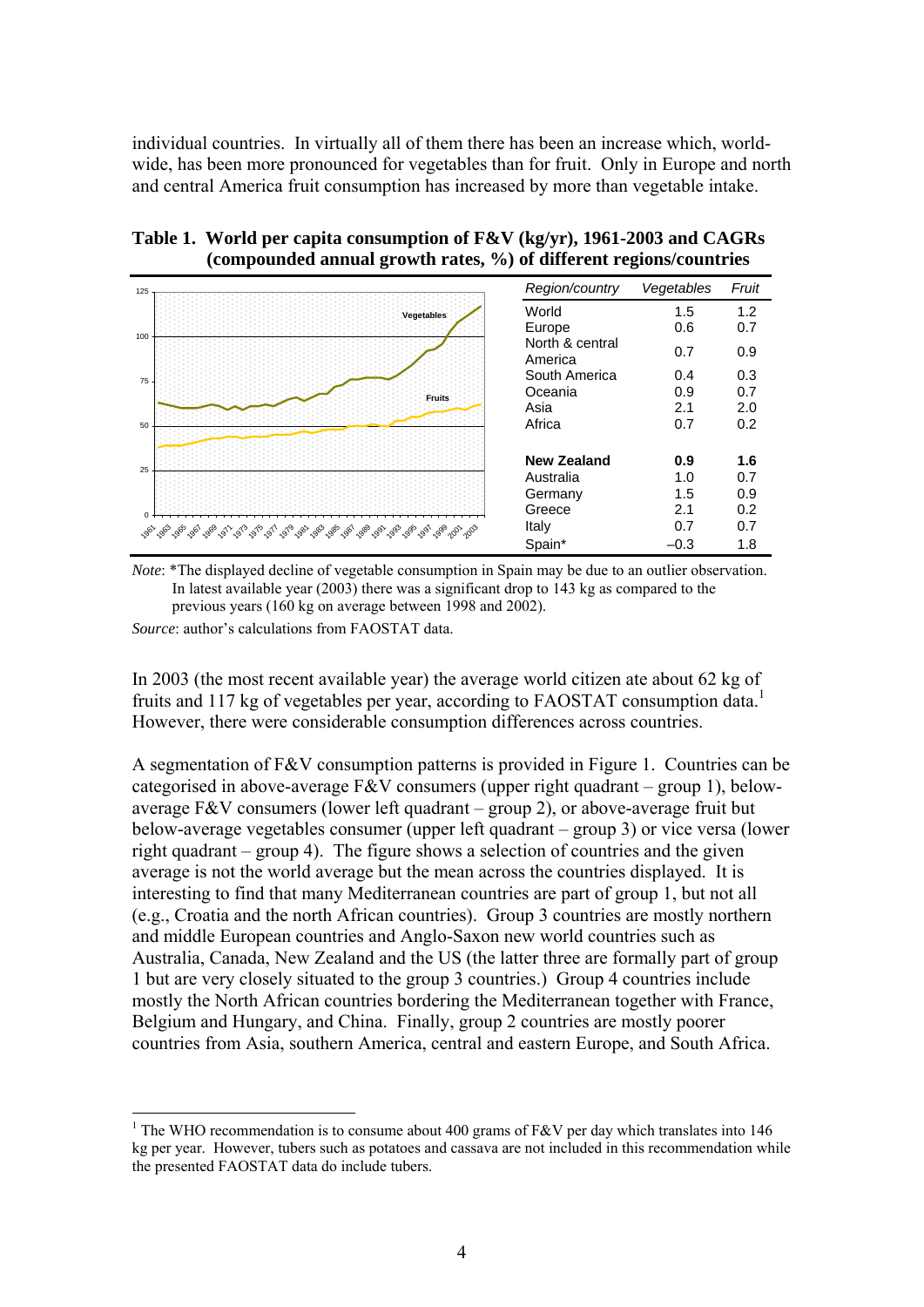

**Figure 1. Per capita consumption of F&V (kg/yr), 2003, in different countries** 

*Source*: author's draft, compiled from FAOSTAT data.

Heterogeneity in F&V consumption does not only exist across countries but also within them. Previous research has identified different types of F&V consumers in various countries. Here only the situations in the US (Lindsay et al. 2009), France (Bertrail and Caillavet, 2008), Australia (Nijmeijer et al., 2004), Croatia (Kovačić et al., 2002), Japan (Shim et al., 2001), the UK (van der Pol and Ryan, 1996) and Germany (Hörman and Lips, 1996) are reviewed. Given the different methods used to segment F&V consumers, the studies' results are hardly comparable. Nevertheless, they provide valuable insights into the 'mechanics' of F&V consumption.

The US study (Lindsay et al. 2009) investigates F&V consumption as a function of consumption intention, consumption attitudes and other variables which are postulated by the 'theory of planned behaviour'. The study finds that causal relationships between these variables partly differ significantly across different population segments. However, the study also finds that there is no significant link between attitudes and consumption intentions in half of the identified consumer segments. From this the authors conclude (p. 15) to "moving away from trying to change beliefs about a product or a desired action [i.e., attitudes] and moving towards overcoming barriers to action by making products [F&V]… more available through new distribution channels and decreasing participation costs (e.g., time, effort, money)." In other words, to improve the supply situation rather than favouring communication campaigns.

In their study of French F&V consumers, Bertrail and Caillavet (2008) show that neither income nor education disparities fully explain existing purchasing patterns. Nor do price differences entirely determine consumption choices in all segments. The study clearly proves the existing diversity in F&V demand and is mostly concerned with identifying possible (economic) policy options to increase  $F\&V$  intake in the segments characterised with the lowest consumption levels. However, the study also highlights the importance of "home production" (i.e., growing some F&V at home either using an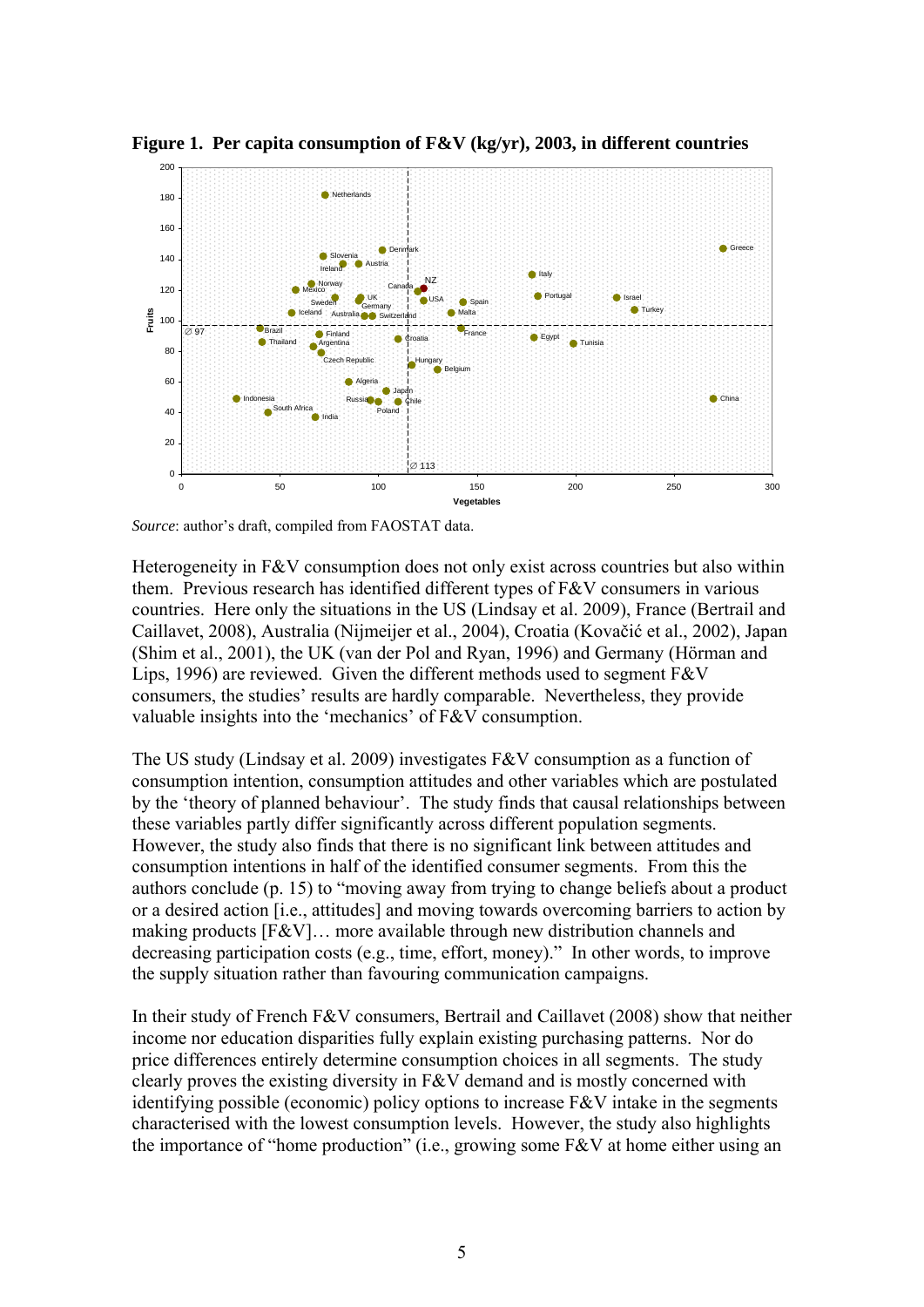orchard or a "kitchen garden") for more than half (55%) of consumers. This home production fulfils different functions for low-income segments (where it complements F&V purchases for money reasons) and high-income groups (where it substitutes them due to freshness motivations). In both cases, however, home production may divert sales from greengrocers to garden centres and nurseries where seeds and seedlings are typically bought.

As to Australian consumers, Nijmeijer et al.'s (2004) study in fact does not identify different types of vegetables consumers but shows that there may be different reasons for buying different types of vegetables (salads or vegetables for boiling). The main factor which predicts consumption of all types of vegetables is preparation convenience. The study also argues that determinants for vegetable consumptions are different to those for fruit intake.

Fruit consumption patterns in Japan have been analysed by Shim et al. (2001). Their study highlights the special role of aesthetics and food safety in the buying motivations of Japanese consumers. This is related to the unique and important role in Japanese life of buying fresh fruit as a gift item. Consequently, prices and convenience properties have been found as being less important. In Japan, "direct mail order from a grower" is also a common way to purchase fruit. The study highlights that cultural factors such as special norms and traditions can significantly influence purchasing decisions.

The importance of national culture is also revealed by Kovačić et al. (2002) when they analyse the role of city markets (similar to farmer markets but merchants do the selling, not farmers) as a sales channel for F&V in Croatia. Visiting a market is a cultural activity that is part of the general lifestyle. These types of markets have disappeared in many parts of the world but are still important, in particular for F&V, in many Mediterranean countries. In Croatia it was estimated that 45% of all fruit and 49% of all vegetables were bought on city markets during the 1990ies. The main reasons why F&V consumers buy on city markets are the wide product range, and the quality and freshness of the products. Customers are not always satisfied with the "value" (quality/price) they get, partly because they usually cannot select the products themselves (the merchant/stall holder does it). Nevertheless, the strong competition between the different F&V merchants on a market guarantees a wide range of products and their high quality and freshness.

Dealing with UK consumers, van der Pol and Ryan (1996) find that product quality is rated as the most important purchasing criterion for F&V. Moreover, the study finds that shopping convenience (packed vs unpacked produce) and preparation convenience (whole vs chopped vegetables) does not enhance F&V purchasers' utility in cases where the shopper looses the opportunity to assess produce quality (packaged fruit or chopped and packaged vegetables cannot be inspected closely). The study reveals that supermarkets are preferred to corner shops as a shopping location, mostly for quality reasons.

In a study of German F&V consumers (Hörman and Lips, 1996), 47% survey respondents claimed that product quality was best in city/farmer markets, followed by specialised F&V shops (20%). Contrary to the UK, the quality of supermarket F&V was perceived as inferior, and people mostly buy them for reasons of lower prices and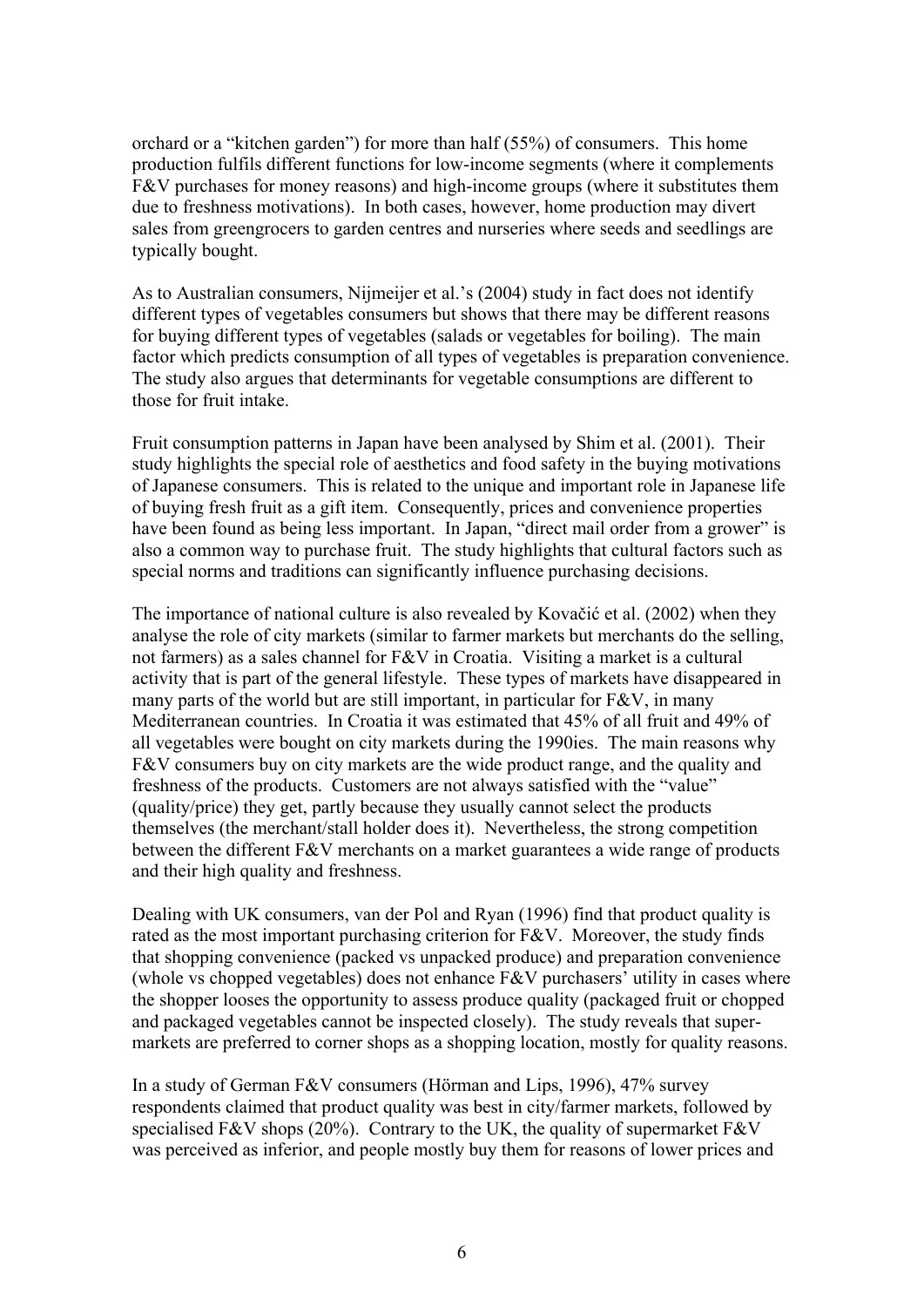ease of shopping. The study also finds that consumers trust foreign produce less than nationally produced one.

The overall conclusion arising from these studies is that the motives for buying F&V are diverse. Moreover, there may be different underlying reasons for buying fruit as compared to vegetables, and there may be different reasons for purchasing different types of fruit or vegetables. Besides socio-economic and psychological determinants, supply factors also seem to play a role for population F&V consumption levels. A retail system characterised by a high density of outlets makes it easier for consumers to buy fresh F&V when they need them. Fresh F&V are perishable and therefore must be purchased on a regular basis. Having a higher density of retail establishments (including city/farmer markets and mobile stalls) should ease supply constraints on fresh F&V consumption.

Figure 2 demonstrates the link between consumption intensity and supply density by relating per capita F&V consumption levels in 24 countries from all over the world to the number of existing F&V shops per million of population in a given country. As the figure shows, there is a positive link. (The statistically highly significant correlation coefficient between these two variables is 0.6.) Due to data limitations, the abscissa represents "specialised F&V shops" only. That is, neither supermarkets or open markets or mobile F&V stalls are considered. However, greengrocer density should be a useful indicator of supply abundance. These shops have a permanent location and offer regular, and long, shopping hours (none of which can be said about open markets or mobile stalls, which in many countries are not common either). Thus greengrocer density should make the difference to the ubiquitous supermarkets in many countries.



**Figure 2. F&V consumption and specialised retail shops, 2003 or closest year** 

*Source*: author's draft, compiled from FAOSTAT, Eurostat and national statistical offices data.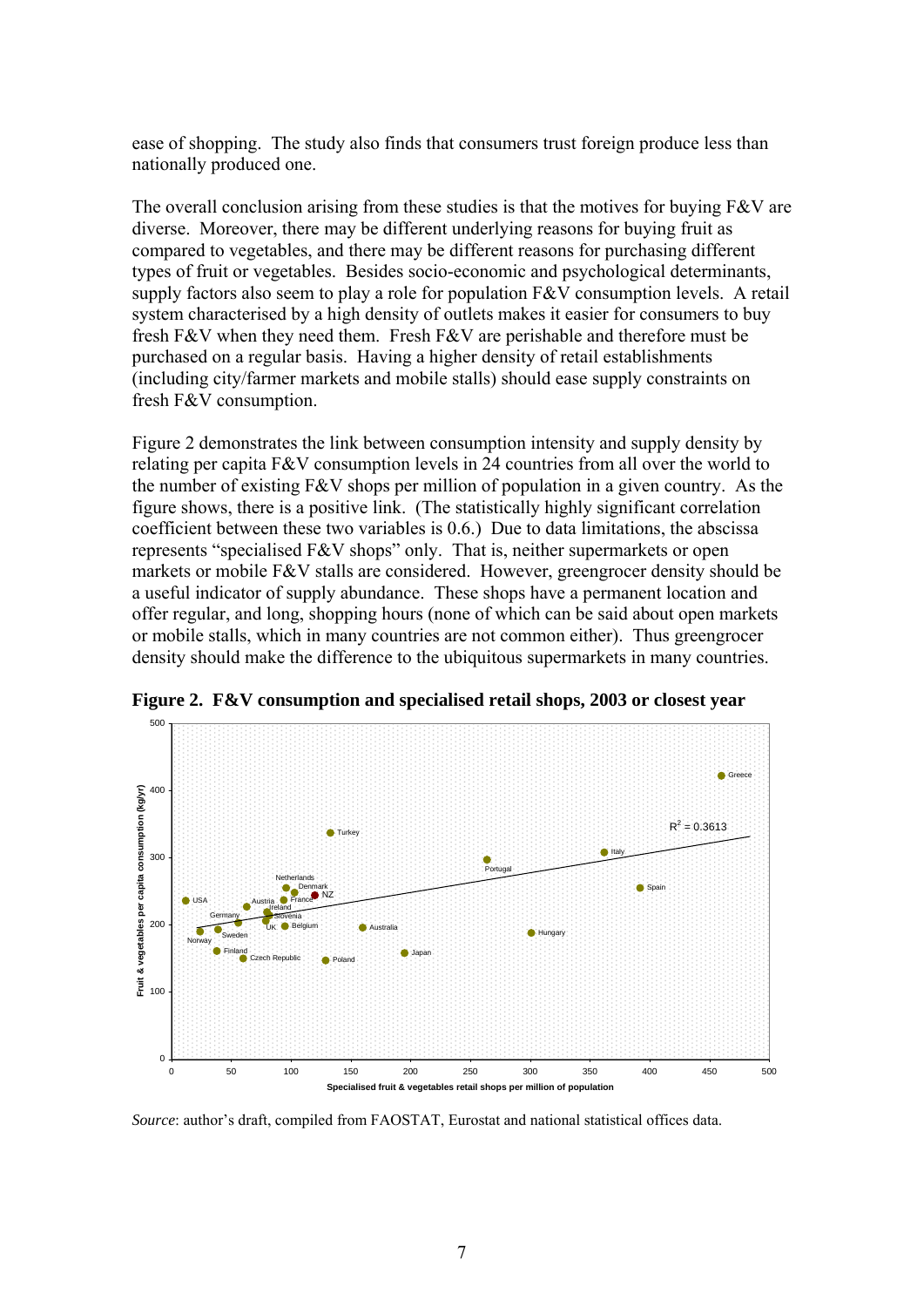The correlation displayed in Figure 2 may not imply causality. In fact, it could be that a high density of specialised F&V retail shops is a function of consumption intensity rather than vice versa. Heavy consumers of F&V may simply value more strongly a better availability, wider range and higher quality of F&V in the market place which in turn may open commercial opportunities to specialised retailers. This interpretation is underlined by Figure 3 which shows that in many countries with high per capita consumption of F&V specialised retailers command a higher share of overall F&V sales.



**Figure 3. Share (%) of sales in specialised F&V retail shops in overall F&V retail sales (excluding open markets and mobile stalls), 2002 (\*1997, \*\*2004)** 

*Source*: author's draft, compiled Eurostat and Statistics New Zealand data. 0 20 40 60

### 7B*Greengrocer industry characteristics*

The greengrocer industry has been shrinking during the last decade in many countries, but not in all. The percentage change from the earliest to the latest available years is displayed in Figure 4. As it is shown, the number of specialised  $F&V$  retailers has declined strongest in northern and eastern Europe. In central Europe (Belgium, France, Austria, Germany) and in New Zealand the decline has been less pronounced. In Mediterranean Europe (with the exception of Italy) there has even been an increase in enterprises. Overall, however, the situation seems to be one of an industry in crisis.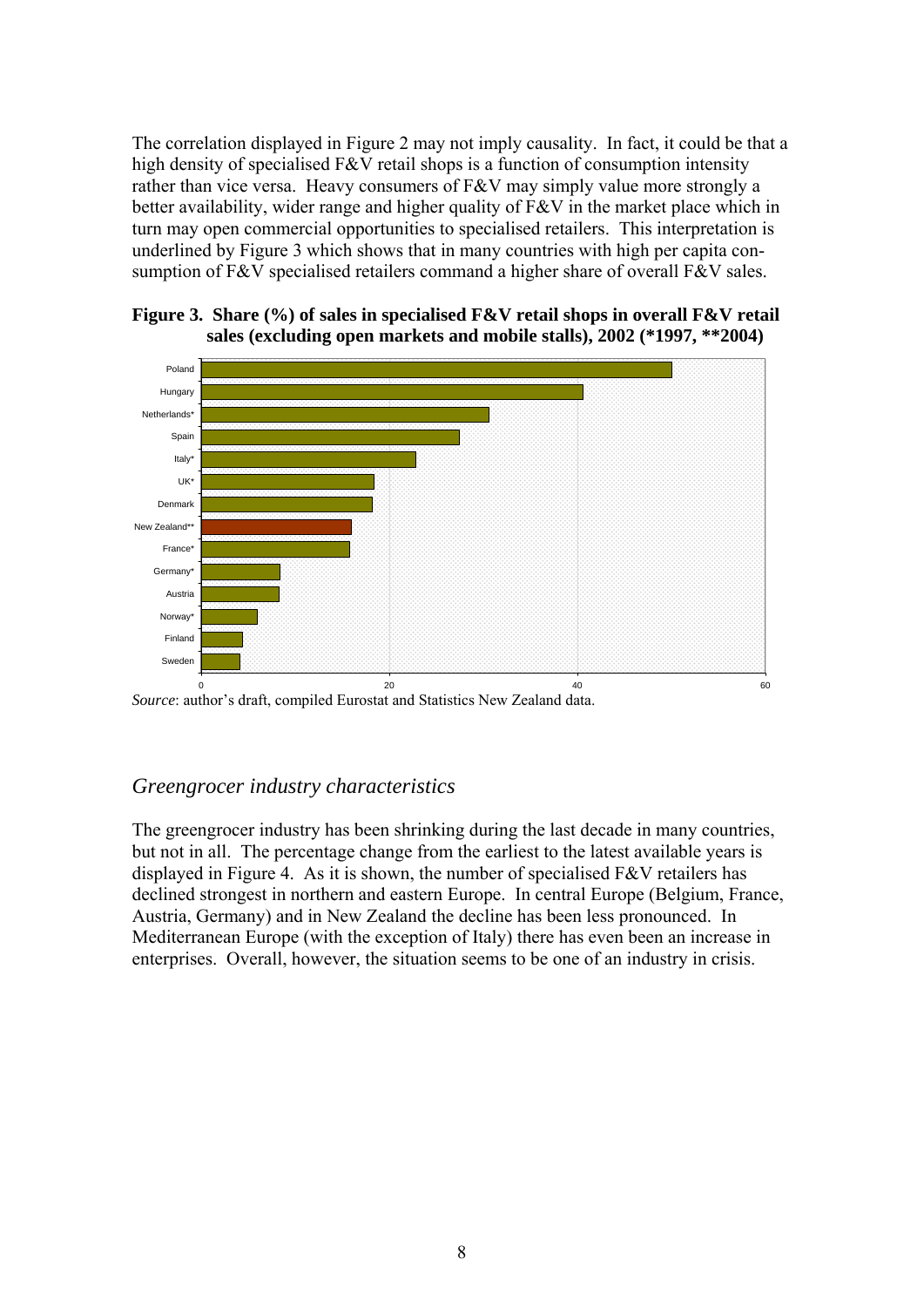### **Figure 4. Change (%) in number of enterprises in the specialised F&V retail (greengrocer) industry, different countries and periods**



*Source*: author's draft, compiled from Eurostat and Statistics New Zealand data.

Missing economic viability would be the main reason why there has been this strong decline in the greengrocer industry in many countries. If an F&V shop does not earn its owner a living it will close. Table 2 provides an overview of the most recently available average financial situation of greengrocers in different countries.

Starting with the income situation, it can be seen that income is generated from different sources. The highest income source is turnover generated from the retail sales of F&V that were purchased for this purpose. However, there are other sources of income. In Australia, at least some greengrocers also engage in wholesale sales and this income is listed separately. In New Zealand, in particular, the greengrocer industry includes many growers who run a F&V store at the orchard gate and in which own produce is sold as well as additionally purchase-in products. This results in almost 10% of income (on average across the industry) derived from self-grown produce. Finally, there is a small amount of additional non-operational income, for instance derived from financial investments.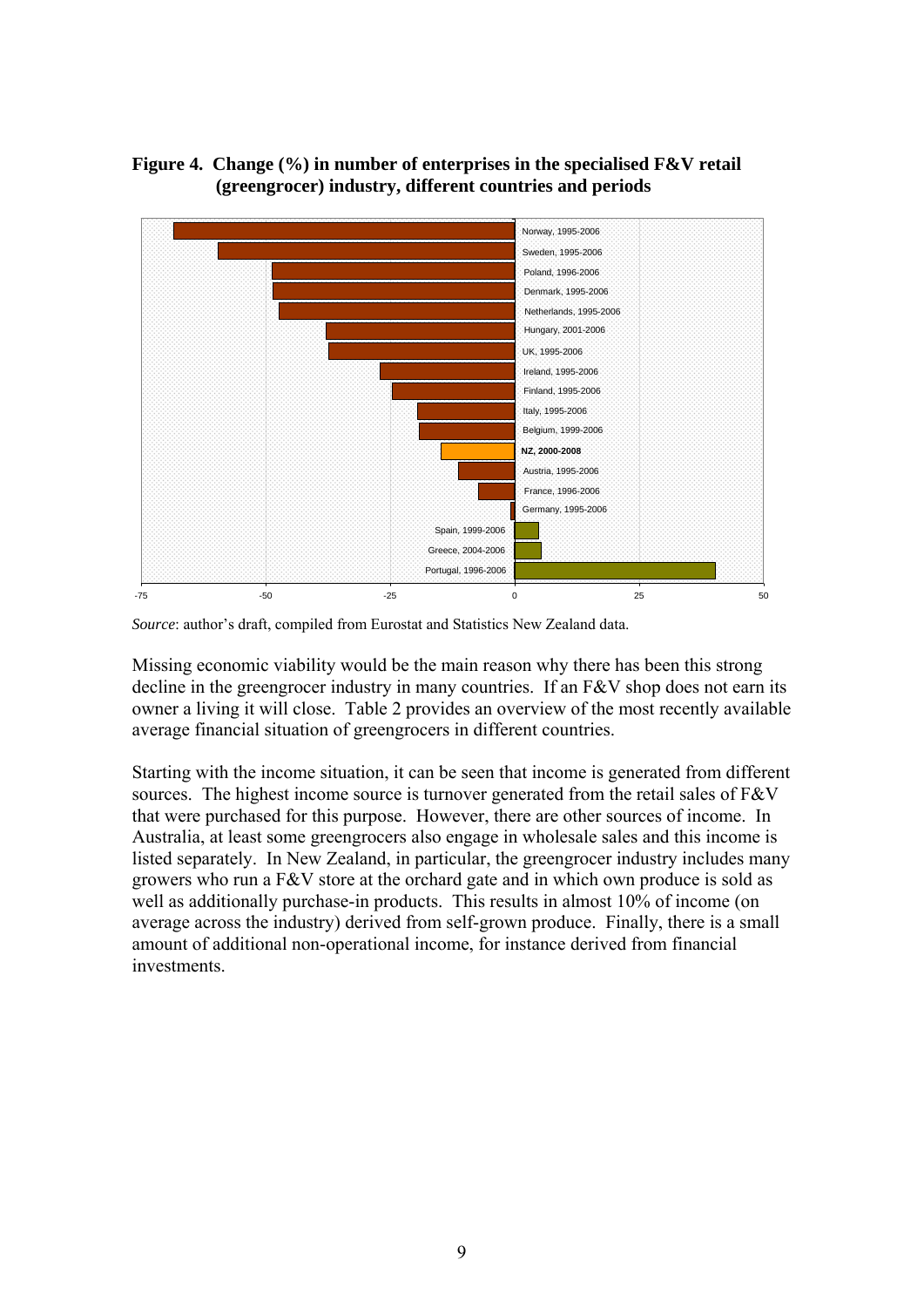|                                                                    | Australia   | New Zealand | Germany | Spain   | Greece      | Italy   |
|--------------------------------------------------------------------|-------------|-------------|---------|---------|-------------|---------|
|                                                                    | 2005/6, A\$ | 2007, NZ\$  | 2005, € | 2006, € | $2006, \in$ | 2006, € |
| Total industry income                                              | 3,547.6m    | 519m        | 983m    | 2,412m  | 703.7m      | 2,800m  |
| No. of enterprises                                                 | 3,330       | 454         | 3,645   | 16,207  | 5,020       | 18,887  |
| No. of staff<br>(persons employed)                                 | 19,166      | 2,090       | 16,000  | 34,158  | 10,276      | 31,238  |
| Staff per enterprise                                               | 5.8         | 4.6         | 4.4     | 2.1     | 2.0         | 1.7     |
| Income per enterprise                                              | 1,065,345   | 1,143,172   | 269,685 | 148,837 | 140,179     | 148,255 |
| Turnover (retail sales) as<br>% of total income                    | 77.5        | 90.0        | n/a     | n/a     | n/a         | n/a     |
| Income from other goods<br>& services<br>(% of total income)       | 1.6         | 9.6         | n/a     | 0.05    | 0.2         | 0.2     |
| Income from wholesale<br>sales<br>(% of total income)              | 19.5        | n/a         | n/a     | n/a     | n/a         | n/a     |
| Other (non-operating)<br>income                                    | 1.4         | 0.4         | n/a     | n/a     | n/a         | n/a     |
| Purchases of goods<br>bought for resale<br>(% of operating income) | 74.4        | 68.7        | 64.3    | 71.0    | 82.9        | 68.8    |
| Wages & salaries<br>(% of operating income)                        | 9.2         | 9.3         | 13.3    | 9.7     | 3.4         | 4.0     |
| Other expenses<br>(% of operating income)                          | 12.2        | 18.6        | 13.2    | 7.1     | 5.7         | 12.2    |
| Total expenses<br>(% of operating income)                          | 95.8        | 96.5        | 90.8    | 87.8    | 91.9        | 85.0    |
| Operating profit before tax<br>(% of operating income)             | 4.2         | 3.5         | 9.2     | 12.2    | 8.1         | 15.0    |
| Operating profit before<br>tax (monetary units)                    | 44,444      | 39,801      | 24,721  | 18,165  | 11,295      | 22,280  |

**Table 2. Incomes, expenses and operating profits of specialised F&V retail industries, different countries and years** 

*Source*: author's draft, compiled from Eurostat and national statistical offices data.

Looking at expenses, the biggest cost position is the purchase of goods bought for resale. This cost varies between 64.3% of operating income in Germany to 82.9% in Greece. Expenses for wages and salaries also vary widely between the listed countries, from 3.4% in Greece to 13.3% in Germany. Other expenses (which include rents or mortgage payments) are highest in New Zealand (18.6%), and lowest in Greece (5.7%). Overall, total expenses amount to between 85.0% of operating income in Italy and 96.5% in New Zealand. Consequently, operating profit margins vary between 3.5% of operating income in New Zealand to 15% in Italy.

The apparent gross profits (in monetary units) seem to be highest in Australia. Using an average exchange rate of 1.65 A\$/ $\epsilon$  for the 2005/2006 period, A\$44,444 translate into €26,936. However, this is not significantly more than the German figure of  $€24,721$  for 2005. The New Zealand result of NZ\$39,801 for 2007 equals  $\epsilon$ 20,948 (using an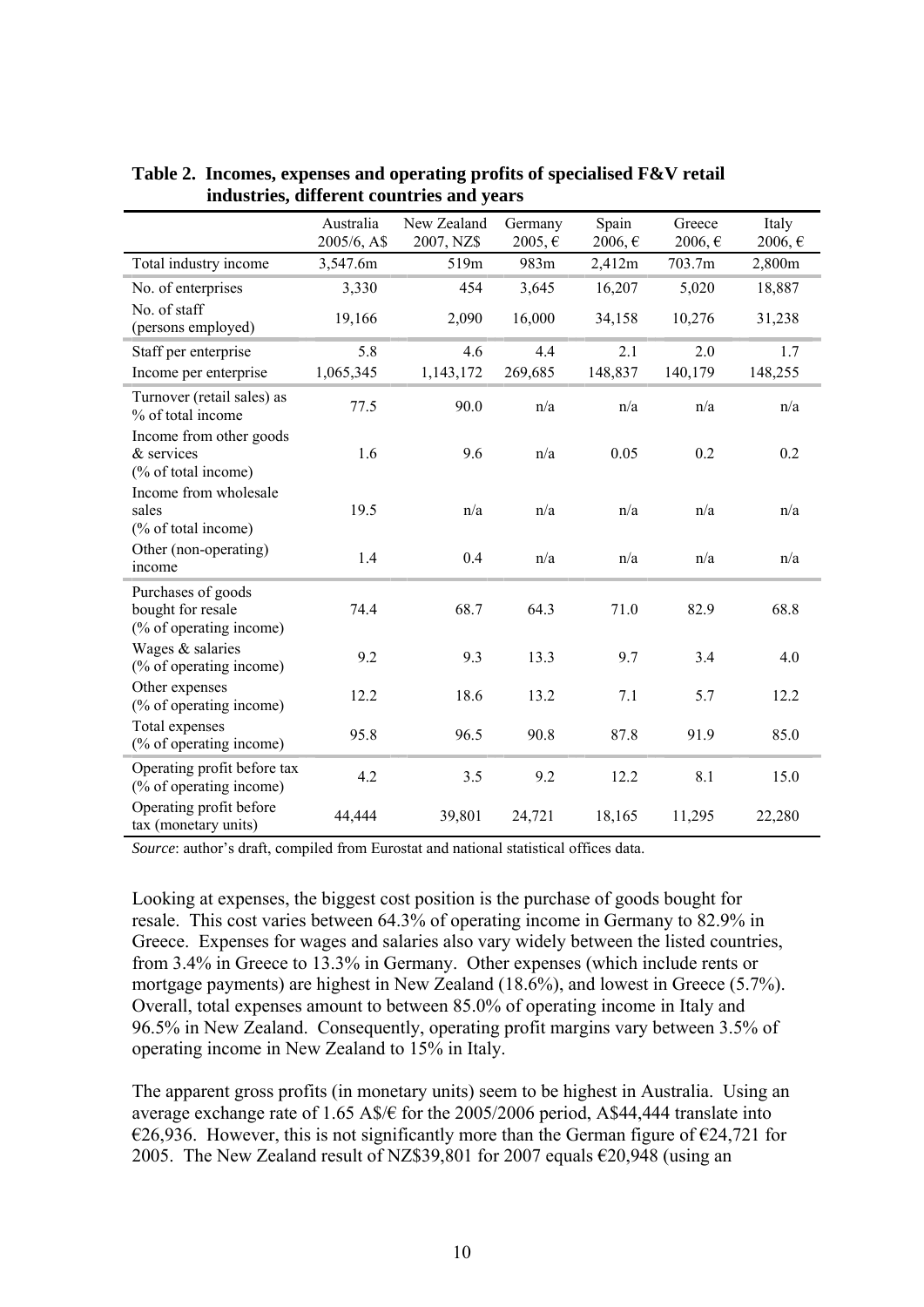exchange rate of 1.95 NZ\$/ $\epsilon$ ). This lies in between the Italian level ( $\epsilon$ 22,280) and the Spanish one ( $\epsilon$ 18,165), both for 2006. The lowest gross profits per shop, at  $\epsilon$ 11,295, were earned in Greece. This does not surprise because Greece already has one of the highest greengrocer densities in the world (Figure 2), yet the number of shops is still increasing (Figure 4). It is also interesting to find that while the Australian greengrocer stores are the largest (on average 5.8 staff), they are not significantly more profitable than German and NZ ones (about 4.5 staff), or the Mediterranean ones (about 2 staff). In fact, Italy seems to have the smallest  $F&V$  shops (1.7 staff) but profits are roughly at the same levels than the Australian or German shops.

Furthermore, Italian shops appear to be mostly owner-run (only 4% staff costs), as are Greek ones (3.4%). However, Italian greengrocers seem to have a much higher pricing power since their gross margin is 31.2% while the Greek one is only 17.1%. This can probably be explained by the higher F&V shop density in Greece, which results in higher competition and thus reduced pricing power for shop owners. From a consumer's point of view, however, such the Greek situation may be ideal – many shops, and low prices – which may partly contribute to the high per capita  $F&V$  consumption rate in Greece.

In conclusion, this section has argued that there may be a link between a country's retail system and its F&V consumption level. The more highly differentiated the supply structure of F&V, the easier it will be to consume them, provided no other constraints such as low incomes or high prices exist. Nonetheless, in practice it may not be easy to restructure an existing retail system. Such systems have evolved over decades and there may be many reasons behind their existing structures which have not been considered here. For instance, the high greengrocer density in Mediterranean countries may be related to the fact that these countries are also strong producers of F&V. As a result, setting up an F&V shop may be easy because procuring fresh produce is. In other words, barriers to entry to the greengrocer industry are low. This may be different in an import-dependent country where marketing channels are more structured and controlled.

Moreover, in order to increase the effective F&V supply density in a country, a crucial aspect of F&V shops is that they are located in (or very close to) housing areas. They also must have long business hours. If they are located in distant shopping malls, only accessible by car and at certain times, there is no big difference to supermarkets.

Looking forward, the general business climate – the mega trends – for greengrocers should be positive. Per capita consumption has been steadily growing during the last decades, and even more importantly, there is still strong, and potentially increasing, public interest in increased F&V consumption. At the same time, income and price constraints have eased as consumers have become more affluent all over the world. In addition, consumers probably also have lost home cooking skills and interests, and have become more convenience-oriented. Thus there may have developed demand for preprepared meal solutions (in contrast to the existing 'commodity offerings'), an issue which is particularly important for vegetables, many of which are usually not eaten raw. Hence, there is a need for the greengrocer industry to adapt to changing market conditions and to make use of emerged but so far untapped opportunities.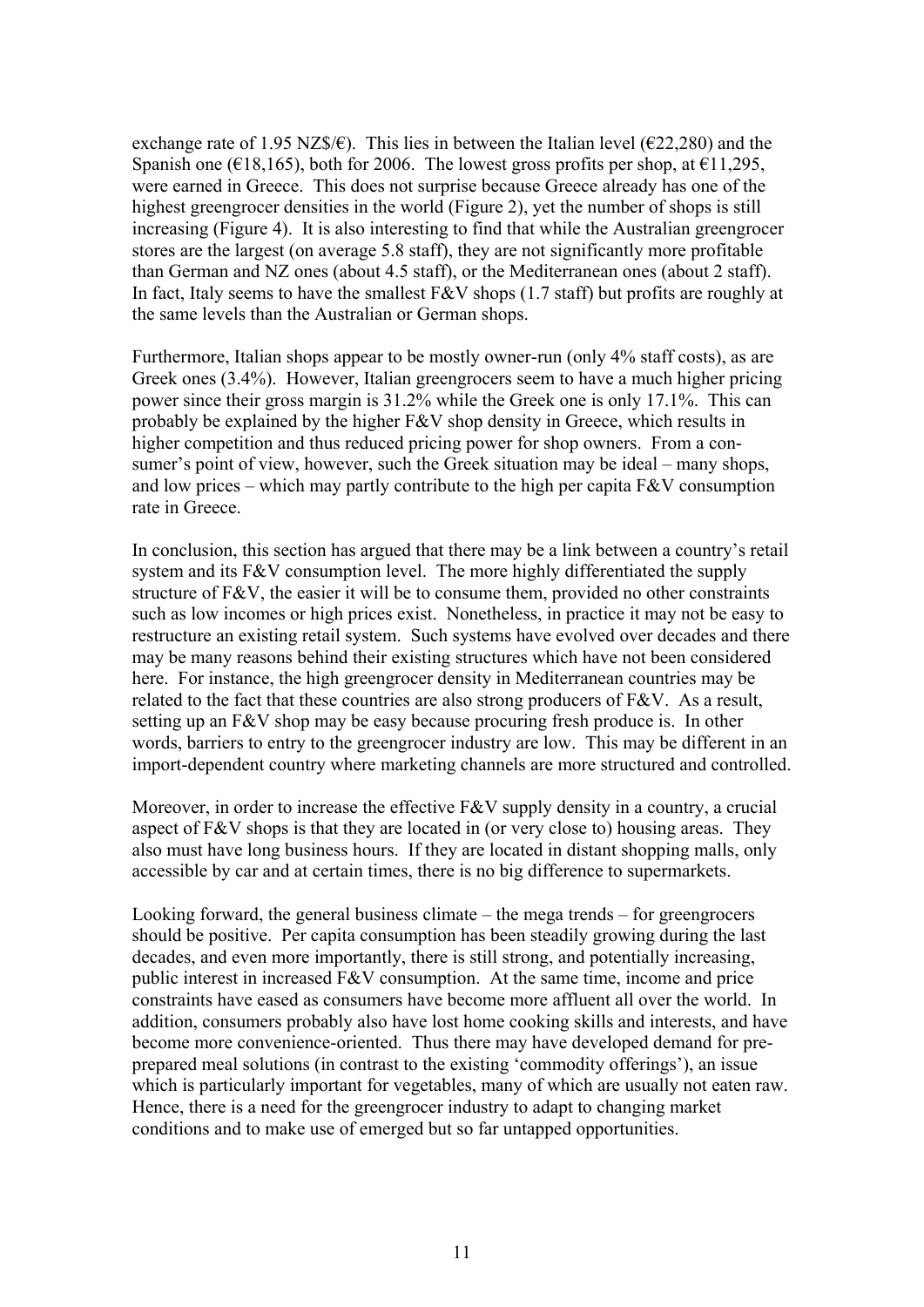# 3B**Reconfiguring the greengrocer value chain**

This section describes opportunities for innovation in F&V retailing. The focus is on greengrocer shops. While in many countries most F&V are sold in supermarkets, the business approach of chain retailers is much different from the one of small, independent and specialised stores.

Supermarkets' procurement practices have changed significantly during the last decades. Many chain retailers have adopted modern supply chain management techniques and tools (e.g., the use of cold-storage systems, third-party logistics providers, efficient consumer response, etc.; Murray, 2007; Epperson and Estes, 1999). In addition, many supermarket chains do not procure their produce from wholesalers anymore (or at least not fully) but have instead engaged in direct supply contracts with grower-shippers (Cook, 2008). Only imported produce may be sourced from wholesalers-importers, but that is in the case a supermarket chain's purchasing department does not import it itself. Figure 5 illustrates this situation with a thick line from shipper/packer to chain retailers and a thin one from wholesale & import.



### **Figure 5. The F&V industry supply chain**

The F&V industry supply chain has also changed in other ways during the last decades. While its depiction in Figure 5 is schematic and generic, and in reality may differ from country to country, it contains the fundamental supply stages: grower-shippers –> distribution  $\rightarrow$  consumers. Input suppliers and F&V processors are also depicted but these supply chain participants are of minor interest here. Focus is given to the retail stage which in many countries mainly consists of supermarkets and greengrocers. However, as discussed above, in some countries corner shops ("convenience stores") play a role in F&V retailing (e.g., UK, New Zealand), while in others (e.g.,

*Source*: author's draft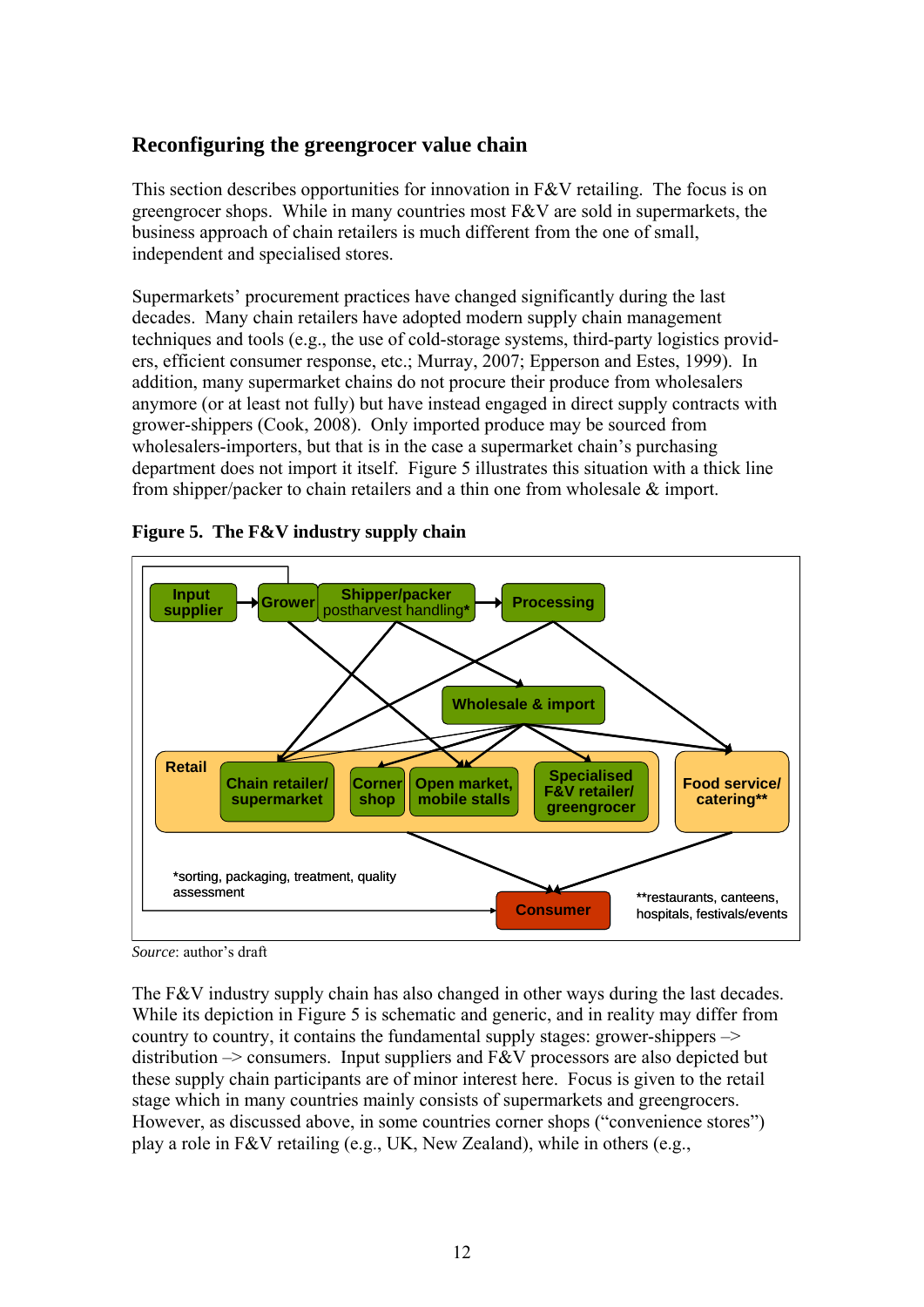Mediterranean ones) open markets (farmer/city/wet markets) and/or mobiles stalls (e.g., in Germany) have some significance. What has become increasingly important during the last years is the food service sector, which procures most of its  $F&V$  from traditional wholesalers-importers. For instance, in the US it has been argued that nowadays almost 50% of fresh produce is sold through the food service channels (Cook, 2008; Thornsbury et al., 2006). Moreover, there is evidence that the industry's supply chain has moved away form its historic, decentralised, fragmented structure to an organisational format that is more highly integrated through direct ownership, joint partnerships, strategic alliances, and/or various other formal and informal vertical coordination arrangements among growers, processors and distributors (Maruyama and Hirogaki, 2007; Lentz, 2004; Epperson and Estes, 1999).

Most greengrocer stores still operate on a traditional business model. However, there could be potential to transform the industry's current commodity-based value chain from 'distributing fresh produce' to the 'catering of meal solutions and health contributions' for the 21st-century food consumer. Other retail industries have experienced systemic change during the last decades. For instance, in many countries during the last 30 years the baking industry went through a significant transformation from village bakers to in-mall sales outlets that now do most of the baking, café bakeries, etc. Similarity, during the last decade or so, petrol stations have turned into mini-supermarkets. However, little has changed in the way F&V are retailed and yet there greengrocers could offer value-added F&V offerings such as fresh juices, fruit salads, ready-to-use vegetable mixes and pre-prepared vegetable dishes, and nutritionrelated health products and services, in addition to their fresh and unprocessed produce. It has been argued that a pharmacy can be more than a place to buy drugs. It could be a comprehensive source of health information (Norman and Ramírez, 2000). The same may apply to greengrocers – they could cater to the health and convenience needs and wants of modern consumers. In Figure 5 greengrocers are displayed next to the food service sector. There is a reason for this.

The concept of the value chain was developed by Porter (1985, 1998). A value chain analysis identifies the different activities an organisation performs, and links them to its competitive position. It is a quantitative analysis tool aiming at an evaluation of which activities add value, and which do not. Behind the concept is the insight that an organisation is more than a random collection of machinery, equipment, people and money. Only if these things are arranged into a workable system with interlinked activities it will become possible to produce something for which customers are willing to pay. Porter argued that the ability to perform particular activities and to manage the linkages between them is a source of competitive advantage.

The basic value chain model distinguishes between primary activities and support activities. Primary activities are directly concerned with the creation or delivery of a product or service. (In a value chain chart they are usually depicted in a vertical way.) The primary activities are linked to support activities (which give rise to 'overhead' cost) that help to improve their effectiveness or efficiency. (Support activities are usually depicted in a horizontal way.) If a bundle of activities (the 'value chain') is managed well, an organisation will be able to sell its products/services at a profit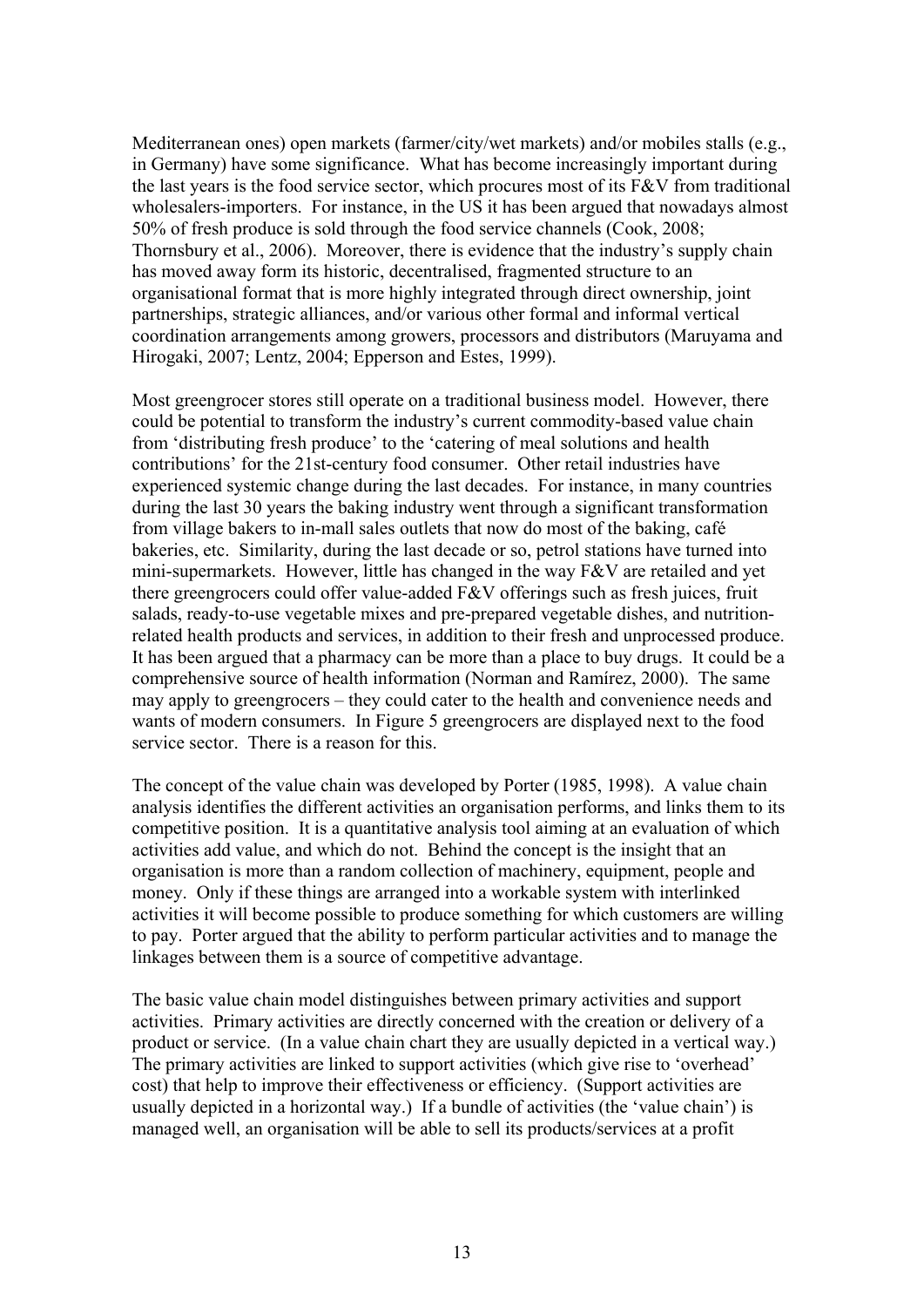('margin'). Hence, value is created that is higher than the sum of the costs of all activities in the value chain.

The value chain concept is a basic, even simplistic business model. It has been criticised widely. For instance, Norman and Ramírez (2000) argue that successful companies do not just *add* value but they *create* it. Nevertheless, the value chain has become a generally accepted term and the concept – or extensions of it – are today used widely in management theory and practice (in particular by economic/industrial development organisations – see, e.g., FIAS, 2007; Humphrey and Memedovic, 2006).

Figure 6 depicts the value chain of the traditional greengrocer store. The depiction is qualitative rather than based on empirical estimates. Nevertheless, from the discussions above it appears that much of the traditional activities of typical greengrocer stores are centred on produce procurement, display and storage (depicted in green). Value is created by procuring produce at the lowest possible price and selling it at the highest possible one. Given that the F&V supply chain is generally highly competitive, traditional greengrocers are typically price takers, i.e., the market sets maximum sales prices (Spencer, 2004). If a greengrocer is good at produce storage and handling (e.g., by using effectively potentially existing cool storage facilities, managing the detrimental effects of light and/or moisture on fresh produce), s/he may be able to increase shelf life and to reduce produce wastage. In addition, by managing effectively promotions and sales prices (primary activity depicted in red) of produce that needs to be sold rapidly, greengrocers can increase revenues while reducing wastage, thus creating value and gaining competitive advantage vis-à-vis their peers. Finally, as in every business, there are general administration activities, such as human resource management, bookkeeping, store facility maintenance, etc. In a typical greengrocer store, often owner-run, these tasks may, however, be minor and can be summarised into one single support activity called 'store administration' (depicted in yellow).



#### **Figure 6. The traditional greengrocer value chain**

*Source*: author's draft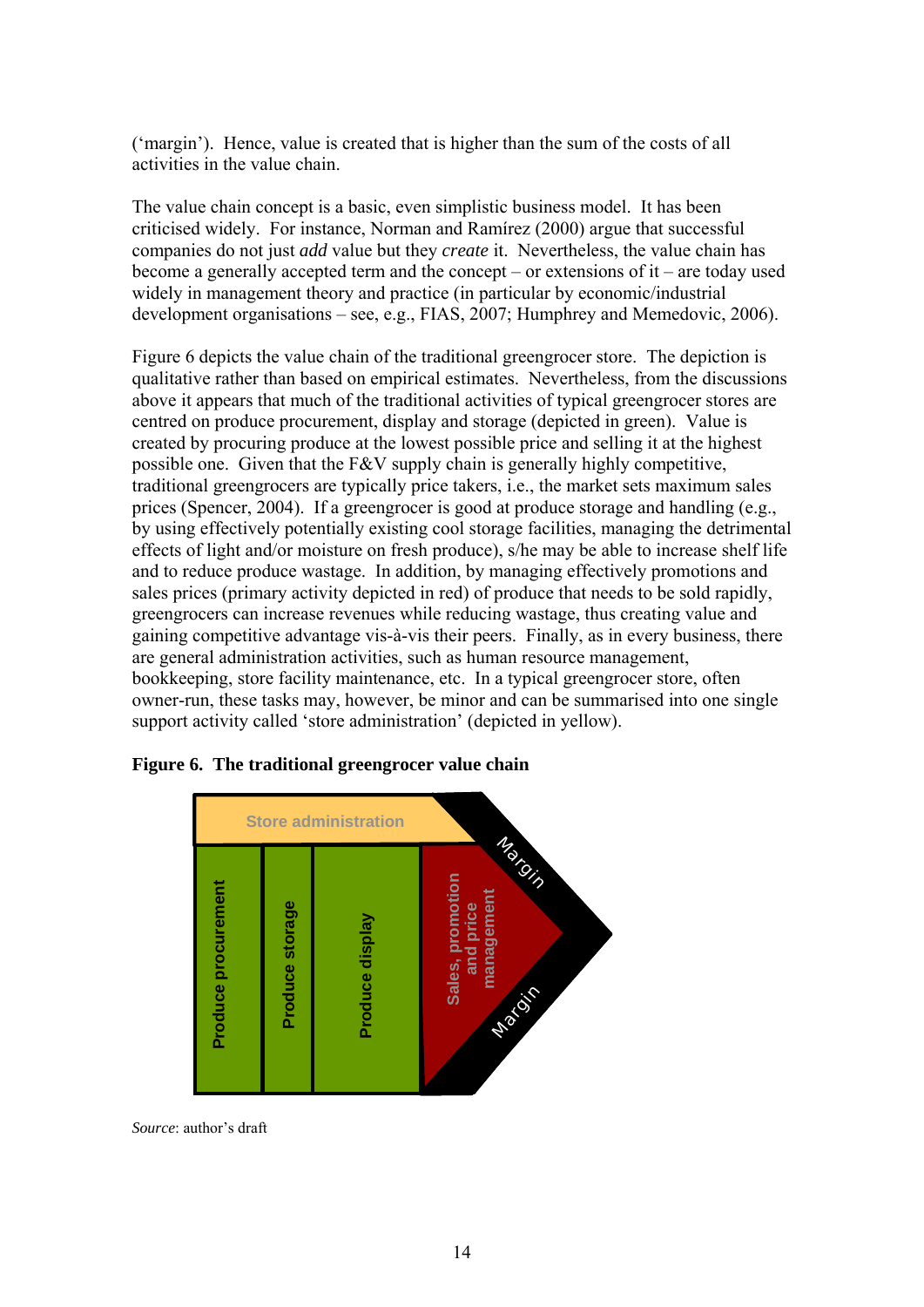A reconfigured value chain of the future greengrocer store is depicted in Figure 7. It assumes that some modern management approaches and techniques are implemented in order to support a strategic re-orientation from 'distributing fresh produce' to the 'catering of meal solutions and health contributions' for the 21st-century food consumer. However, it should be noted that this value chain configuration has been devised for the community-based store. That is, the greengrocer that is located in a densely populated urban or suburban living area inhabited by a typical mix of singles, families and elderly people from a wide range of incomes and educational backgrounds. The (semi-)rural greengrocer, located near a country road and attached to an orchard is a different type of store and is not considered here, although some of the suggestions made below may also be used in this setting.

In short, a modern neighbourhood-based greengrocer would offer value-added, processed F&V products, spends time on processing activities rather than on produce sourcing and storage, adds complementary products and services related to healthy eating and living, and tries to better understand and to respond efficiently to its local customer wants and needs. The modern neighbourhood-based greengrocer store adds and creates value by managing business partnerships – with suppliers, third-party logistics providers, processing technology providers and consumers – rather than adding a small margin from commodity distribution activities. As a result, the modern neighbourhood-based greengrocer store could achieve significantly higher profits.

### **Figure 7. The reconfigured greengrocer value chain**



*Source*: author's draft

Value-adding is a must in highly competitive food industries. However, it has also become a "much-misused term and has become jargonised in recent years" (Spencer, 2004, p. 128). Three different forms of value-adding can be distinguished (Spencer, 2004):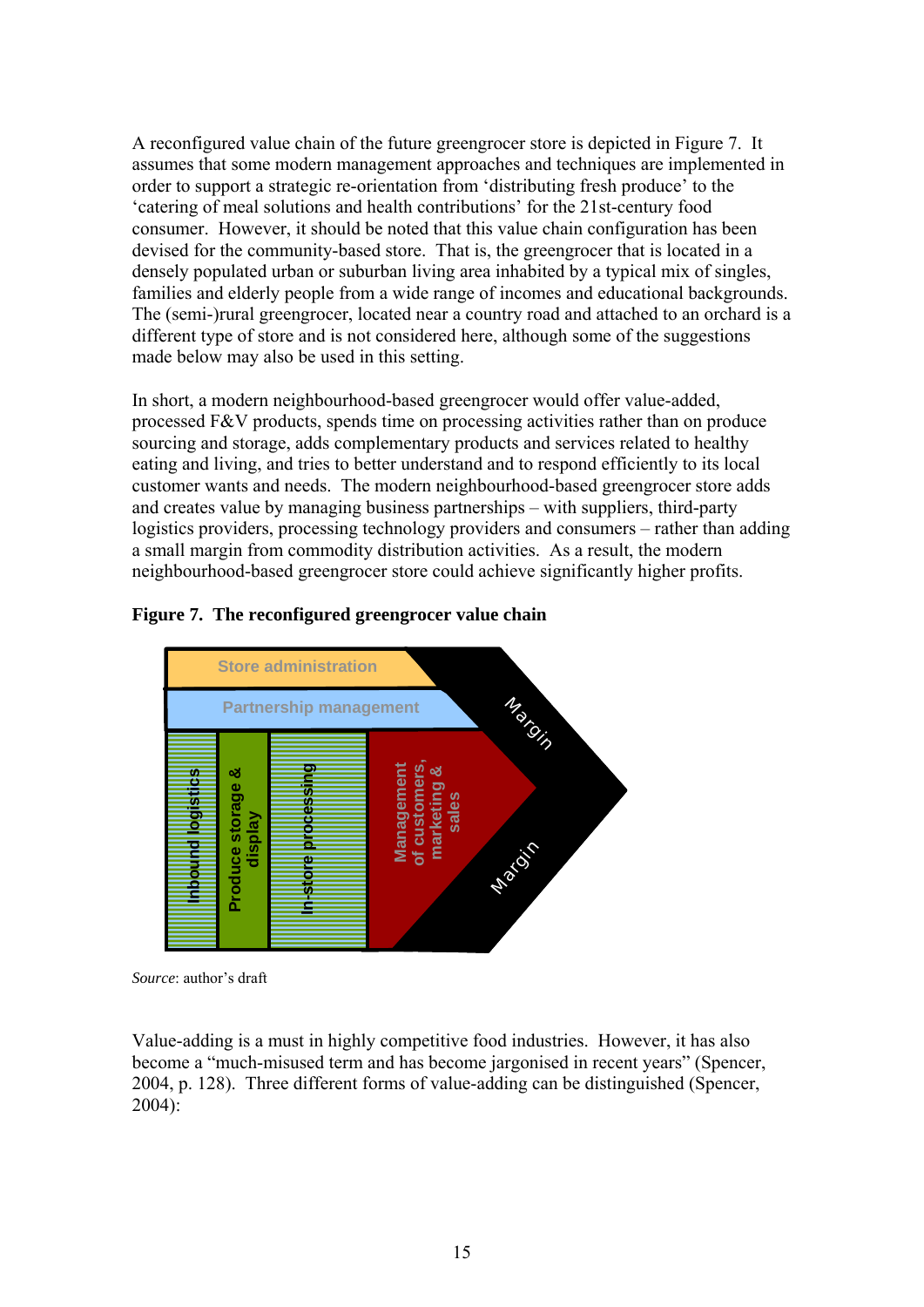- (a) strategies to *substantially differentiate products* for sale into specific or targeted market segments (e.g., quality or size grading of fresh produce, and selling the individual categories at different prices to different customers);
- (b) strategies of *further process commodities* to a form which is closer to the final consumer product (e.g., cutting, mixing and packaging of lettuce to fresh-cut salad mixes rather than selling unprocessed and unpackaged lettuces);
- (c) strategies to *enhance the recovery and return* from processing the whole commodity or its functional components, through processing lower grade, waste or by-products and managing the overall consumption of a raw material by converting as short shelf-life product to storable form (e.g., freezing or drying of F&V).

The basic aim of these forms of value-adding is to create a substantial benefit to the next user or end user of a product – saving time and/or cost, or providing some sort of additional benefit from the product such as health advantage, taste, versatility or storage life.

Innovation – the development and subsequent widespread use of new or improved products, processes and organisational systems – and value creation often go hand in hand (Trienekens et al., 2008).<sup>2</sup> If an innovation is deemed useful it can be sold at a profit and thus value is created. Process innovation can be linked to value-adding strategy (a): a product is not physically modified but it is marketed in a different way. Value-adding strategy (b) refers to product innovations: a different product is created by physical manipulation. Value-adding strategy (c), in a wider sense, may be linked to systemic innovation. It is about doing things in a different way, resulting in modified products but also requiring that an entire organisational system (e.g., an industry supply chain) changes more profoundly. The invention of deep-frozen food products and the subsequent need for building a new cold-chain infrastructure may be a good example. Overall, however, it should be kept in mind that borders between the different types of innovation/value-adding are fluent (and academic) and that in practice a strict allocation into one category or another may not always be easy and universally accepted.

# 8B*Opportunities for product innovations*

1

Modern neighbourhood-based greengrocer stores could produce and sell more valueadded offerings such as freshly pressed fruit juices, smoothies, fruit salads, fruit-based desserts and ice-creams, fresh-cut and ready-to-use salads and vegetable mixes, preprepared vegetable dishes, and others.

In supermarkets, many of these products are already available in the F&V section. In fact, the fresh-cut industry has been growing steadily and significantly during the last decades (for an overview see the presentations from FRESHCONEX (2009)). However, typically these products are produced and delivered by larger food processors, are fully packaged and highly branded.

 $^{2}$  As Trienekens et al. (2008) state, "the innovation field is characterised by a multi-formity of definitions, of designs and units of analysis" (p. 108). In fact, the authors don't use the term "system innovation" but refer to "organisational innovations" in addition to product, process and "marketing" innovations. However, marketing can itself be defined as a process. Therefore – for the sake of simplicity – in this paper only the terms product, process and system innovations are used.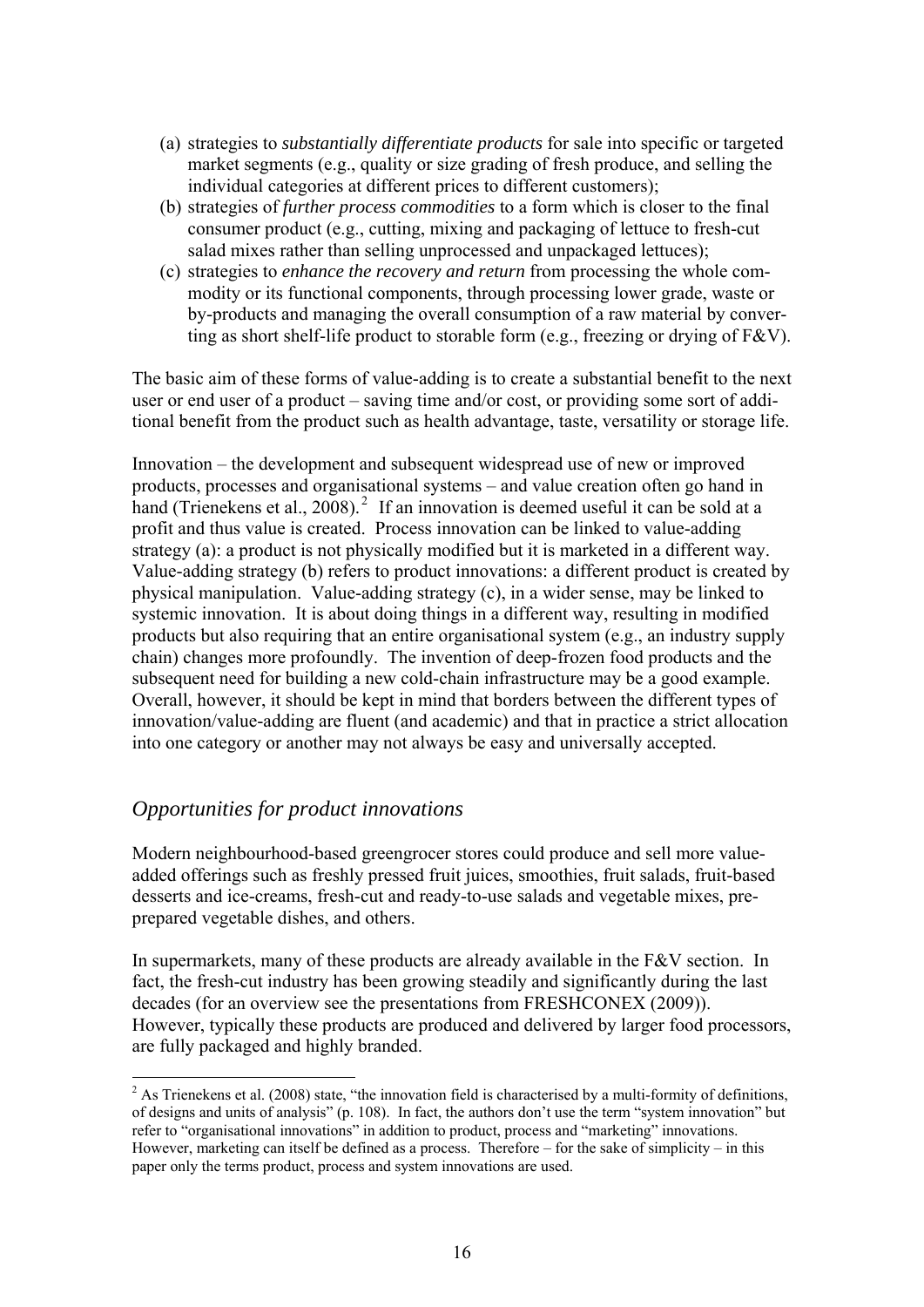For the small-scale greengrocer industry, the fresh-cut solutions offered by large-scale food processors and manufactures may not be suitable. Nevertheless, there may be other opportunities which are presented in the following.

### **Fresh-cut**

- Salads
	- Fruit salads
	- Vegetable mixes



- antipasti
- soup mixes
- vegetable dishes (moussaka, gratins, etc.)





- fresh juices and smoothies – juice bars
- fruit ice-creams
- fruit-based desserts





- fruits
	- (apricots, apple rings, plums, etc.) • vegetables
	- (tomatoes, mushrooms, chillies, etc.)



#### **Deep-frozen (and canned) fruits and vegetables**



Some of these product 'innovations' would require investments in F&V processing and storage equipment such as fruit juicers, ice-cream makers, driers or dehydrators, deepfreezers, and potentially packaging machines. In some instances, fully equipped kitchen rooms may be required.

The point here is not that greengrocers should fully convert into food processors. Rather, state-of-the-art small or medium-scale food processing equipment could be used at the premises where fresh produce is stored, handled and sold. Fresh F&V that cannot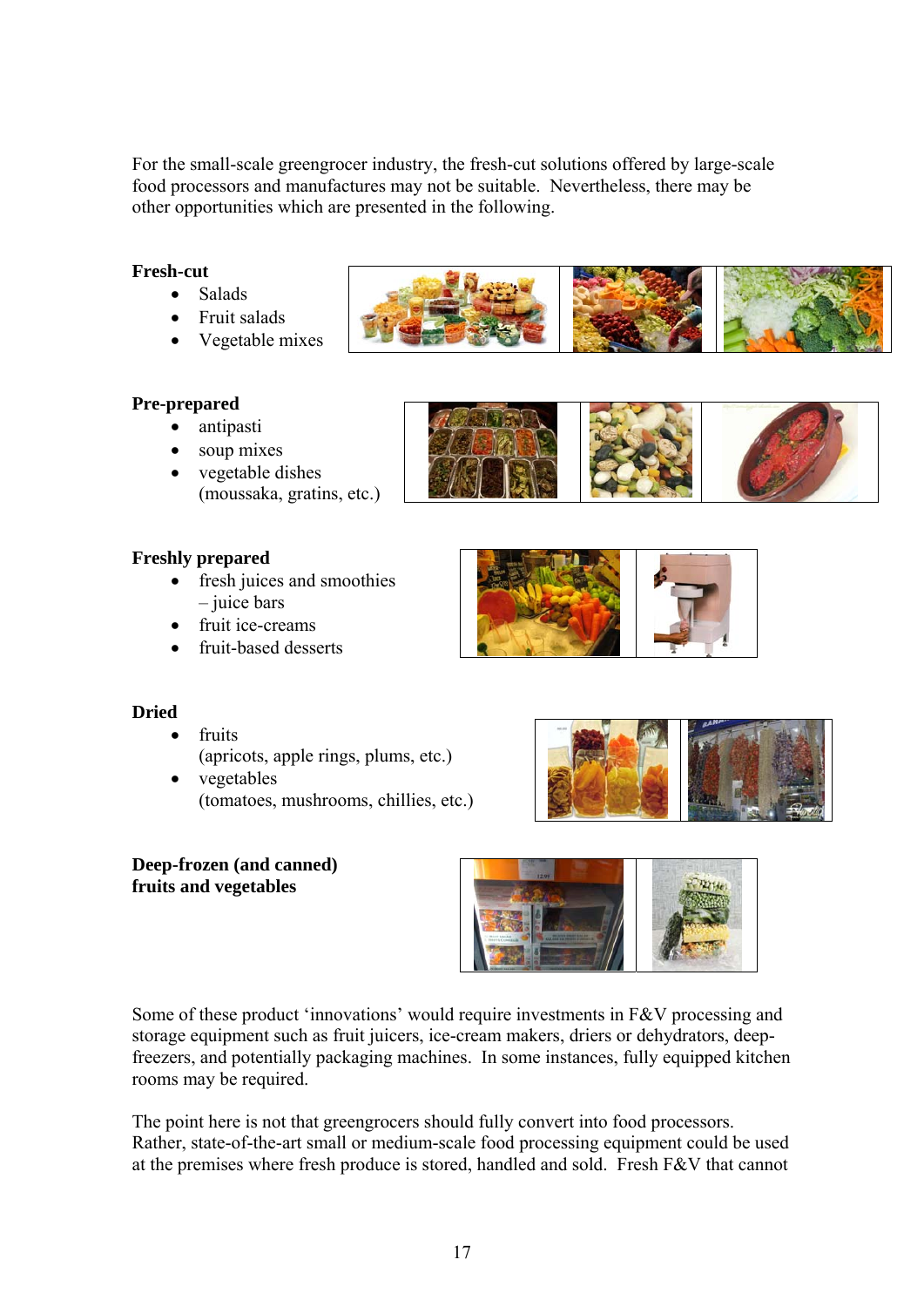be sold in time could be processed immediately, thus reducing wastage. Freshly, and competently, prepared F&V preparations could command considerably higher prices than the underlying raw commodities. Of course, food safety regulations, staff qualification and time requirements need to be considered and feasible solutions have to be found to make an F&V retailer competitively engaging in (part-) food processing and food service activities. But it should be possible.

One way to make this happen would be to engage in smart business partnerships. For example, a F&V wholesaler could do much of the required processing on a larger scale and deliver to affiliated greengrocer customers. In many countries, there are juice bar franchisers and ice-cream chains that may be interested in licensing their equipment and preparation expertise, and potentially even their brands. Overall, however, this goes already beyond mere product innovations and results in modified or new business processes or even organisational systems.

# 9B*Opportunities for process innovations*

**Category management** is used by retailers to generate shopper enthusiasm for certain products. While there are different definitions of the concept, most generally it is a marketing strategy in which a full line of products (instead of the individual products or brands) are managed as a strategic business unit.

In greengrocer stores, category management could be improved first by trying to implement a different marketing approach for fruit than for vegetables. As discussed above, both categories are consumed in quite a different way by many consumers. An even finer approach to category management would be to differentiate marketing efforts between different types of fruit (e.g., citrus fruit many need to be dealt with differently as pip fruit) and vegetables (lettuces differently to tubers, etc.).

Moreover, certain fruits and vegetables could be especially promoted due to their health proprieties (e.g., pomegranates, avocados, broccoli, celery). In addition, health information in form of books, booklets or leaflets could be sold. Offering some fresh preparations in the shop such as juices, or ready-to-eat snacks may result in impulse purchases. A category may be created named 'fruit-based health' and could even include complementary products which are usually sold (without prescription) in pharmacies or drug stores.

Finally, one of the studies discussed above has argued that home production of fruit and vegetables may play a significant role for some income groups, at least in some countries. A specific new category for greengrocers could be 'grow your own'. Seeds and seedlings could be sold together with some necessary equipment and books, DVDs, etc. on how to produce own one's herbs, vegetables, berries etc.

A prerequisite of such a modified greengrocer concept would be to gain a thorough understanding of the local market and in particular of customer needs and wants. This requires systematic demand management.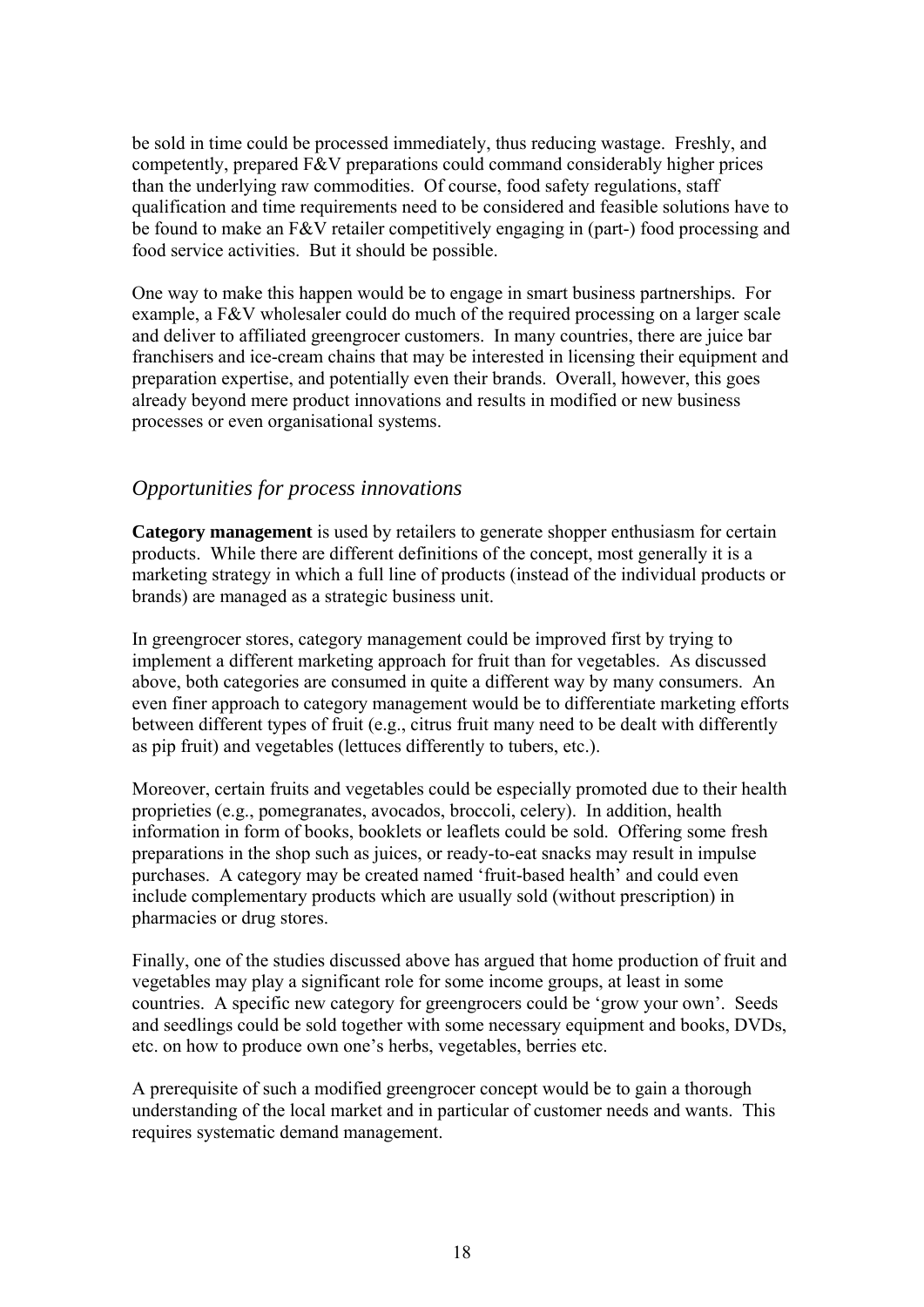**Demand management and efficient consumer response (ECR)**. ECR is a form of logistics management through which supermarkets are incorporating aspects of quickresponse inventory planning, electronic data interchange, and logistics planning. While it is a management technique which was primarily developed for supermarkets, some principles of it are also relevant for small independent retailers such as greengrocers. In essence, ECR requires collaborative business partnerships in order to better fulfil customer demand. One problem for small, independent retailers is often that no systematic assessment of customer needs and wants are conducted due to a lack of time and technical skills. However, specific demand studies for individual retail stores could easily and very cost-effectively be conducted by university students (e.g., of marketing) as part of their study projects. Using established methods such as conjoint analysis (Gustafsson et al., 2007) could help shop owners to better understand what their customers want and how they could optimise their product assortments, pricing, promotions, etc. This would result in a much more systematic marketing process.

**Improving on staff training.** If some of the above suggestions are implemented into greengrocer stores it would very likely require, at least partly, higher qualified staff. If preparations of F&V are to be produced, food preparation skills may be required, as well as some qualification in food safety practices. If some new machinery and/or equipment are to be used, appropriate operator training needs to take place. If health information is to be sold together with fresh or pre-prepared produce, employees need to be briefed about it. All this would require a different management approach as compared to the traditional low-skill produce handling. However, more highly skilled staff would help to increase customer loyalty by building trust in a store, an aspect which is increasingly important in food and health industries.

# 10B*Opportunities for system innovations*

Changing the greengrocer business model in the above described way would have implications for the entire F&V supply chain. If greengrocers' main tasks evolve from 'distributing fresh produce' to the 'catering of meal solutions and health contributions' for the 21st-century food consumer they need to reorganise their current way of conducting business. As mentioned above, this would probably mean that a significant amount of time will be spent on managing business partnerships. At the same time, there will be less time for traditional tasks such as the frequent personal procurement visits of wholesale markets, mostly for reasons of physical inspections to verify produce quality. However, this activity could easily be outsourced.

**Use of third-party logistics providers (3PLs)**. In many industries, non-core tasks are being transferred to more competent business partners (Langley, 2008). The delivery of produce instead of individual pick-up could also be a more efficient way of distribution from an industry supply chain point of view. One large truck doing one delivery tour to several greengrocer stores is certainly more time and fuel efficient than many greengrocers going individually. Thus, ordering F&V via phone, fax or online and getting delivered may in the end not be much more expensive if fuel and time savings are properly accounted for.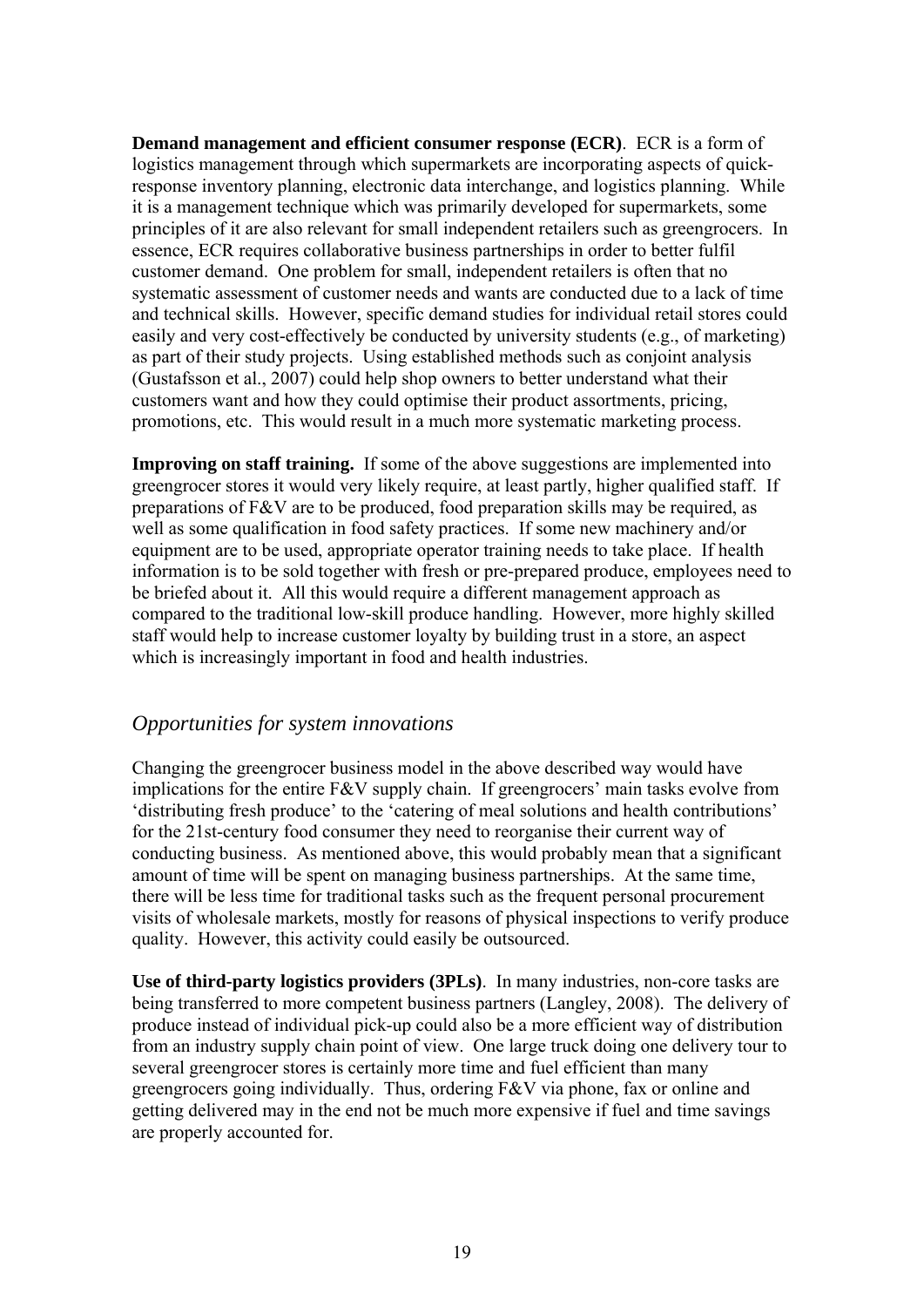**Implementing reverse logistics systems**. In a modernised supply chain architecture where greengrocers get regular deliveries by trucks from a wholesaler, produce could also be sent 'back to the source' without much extra cost. Assume that a wholesaler has some processing activities in place where fresh produce, which is not attractive enough anymore for selling fresh but still perfectly fit for human consumption in particular when processed or prepared in one way or another, could be sent back to. In other words, instead of being sold at a discount, produce is shipped back, processed and then sold as a value-added product. Clearly this would be attractive for both greengrocer and wholesaler, but it would require the introduction of an effective and efficient reverse logistics system. Yet, using the just described 3PLs, such a supply system change would not be impossible.

## 4B**Conclusions**

The greengrocer store of the future would be much different to the one of today. Internally, it would be more technology-intensive, using state-of-the-art equipment and machinery for F&V processing and storage. Skill levels of both staff and management would be considerably higher than compared to today. Staff would need to be able to handle processing, packaging and storage technology while being competent in advising customers on consumption and health issues. Management would be able to competently handle business partnerships with 3PLs, processing technology providers, and market research providers in order to better understand customer needs and wants. Externally, the greengrocer store would be more intensively integrated in the industry supply chain. Fresh, and perhaps processed, produce would be delivered rather than personally picked up, and not-perfectly-fresh-anymore one potentially sent back to wholesalers for further processing.

The greengrocer industry's transformation process would, however, be gradual. Maybe prototype stores will be developed from which the industry can learn. Business partnerships will initially develop but also will break up again. Nevertheless, if the greengrocer industry does not do anything it may just disappear. The competition from chain retailers is strong and as the figures above have shown the number of greengrocer stores is in fact rapidly declining in many countries. As in so many other industries, 'grow or go' is a reality.

This paper has highlighted some opportunities for innovation in F&V retailing. Society may need, and thus have an interest in, a healthy and competitive greengrocer industry. Given this situation, perhaps public funds could be acquired for setting up pilot schemes and/or prototype stores. But action should happen soon. The best way to build the future is to start now.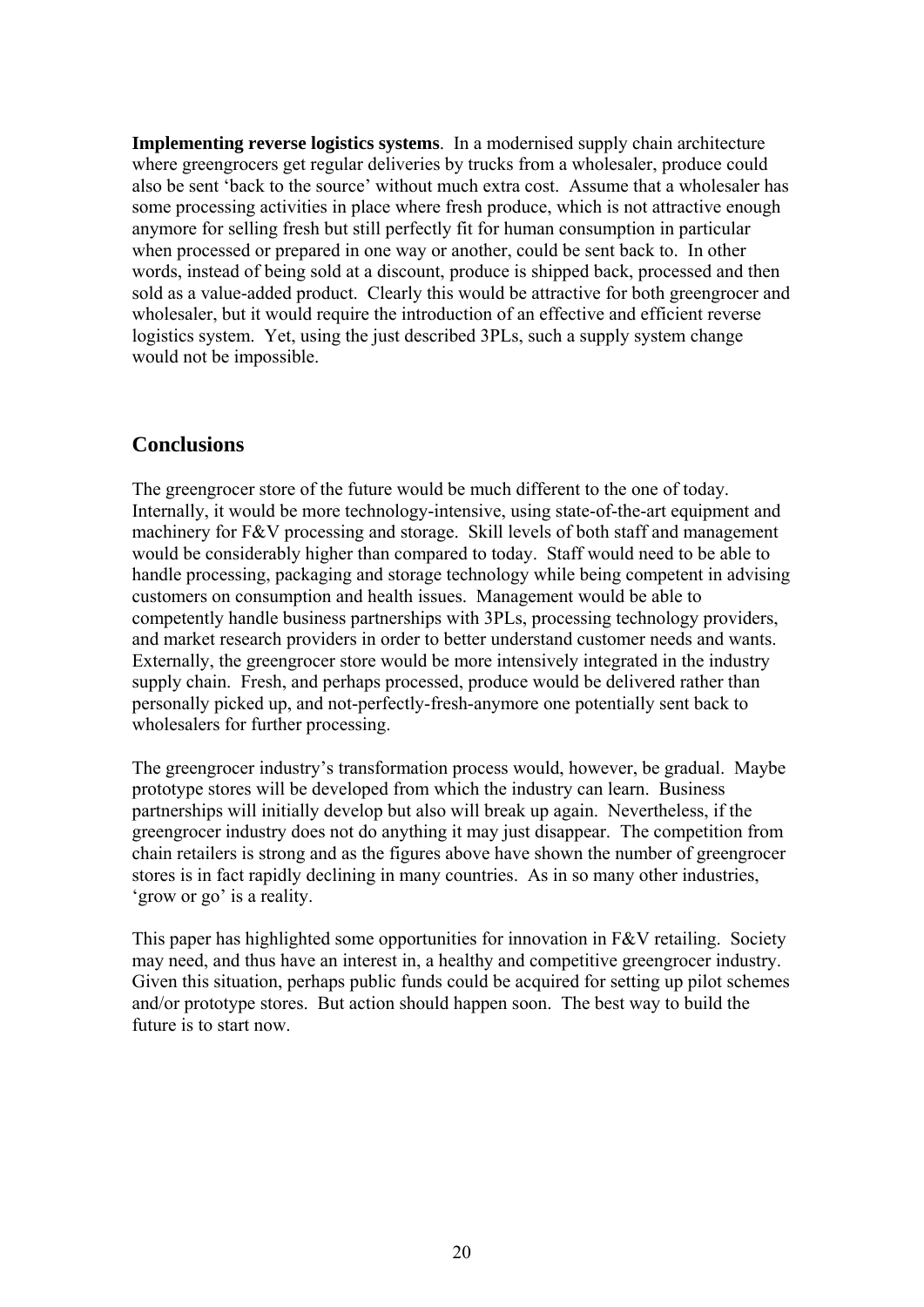# 5B**References**

- Bertail, P. and Caillavet, F. (2008): Fruit and Vegetable Consumption Patterns: A Segmentation Approach. *American Journal of Agricultural Economics*, 90 (3), 827- 842.
- Cook, R. (2008): Supermarket Challenges and Opportunities for Fresh Fruit and Vegetable Producers and Shippers: Lessons from the US Experience. In Selvan, K.: *Supply Chain Management in Food Industry*. Icfai Books, Hyderabad, India.
- Della, L., DeJoy, D. and Lance, C. (2009): Explaining Fruit and Vegetable Intake Using a Consumer Marketing Tool. *Health Education & Behavior*, XX (X), xx-xx. DOI: 10.117/1090198108322820
- Dresler-Hawke, E. (2007): Take five: the cost of meeting the fruit and vegetable recommendations in New Zealand. Contributed paper. Australian and New Zealand Marketing Academy Conference. Dunedin, New Zealand, December 3-5.
- Economist, The (2008): Supply-chain management: Shrink rapped. May 17, p. 78.
- Epperson, J. and Estes, E. (1999): Fruit and Vegetable Supply-Chain Management, Innovations, and Competiveness: Cooperative Regional Research Project S-222. *Journal of Food Distribution Research*, 30 (3), 39-43.
- FIAS (The Foreign Investment Advisory Service, a joint facility of the International Finance Corporation, the Multilateral Investment Guarantee Agency, and the World Bank) (2007): *Moving Toward Competitiveness: A Value Chain Approach*. The World Bank: Washington, DC.
- FRESHCONEX (2009): Congress presentations. http://www1.messeberlin.de/vip8\_1/website/Internet/Internet/www.freshconex/englisch/DownloadCente  $r/index$ .jsp
- Glanz, K. and Yaroch, A. (2004): Strategies for increasing fruit and vegetable intake in grocery stores and communities: policy, pricing, and environmental change. *Preventive Medicine*, Vol. 39, pp. 75-80.
- Gustafsson, A., Herrmann, A. and Huber, F. (2007): Conjoint Analysis as an Instrument of Market Research Practice. In: Gustafsson, A., Herrmann, A. and Huber, F. (eds.): *Conjoint Measurement: Methods and Applications*, 4th Ed. Springer: Berlin, 3-30.
- Hörmann, D. and Lips, M. (1996): Consumer's attitudes and behavior when buying fruit and vegetables from various production methods. *ISHS Acta Horticulturae.* Vol. 429: Proceedings of the XIII International Symposium on Horticultural Economics, pp. 431-438.
- Hurst, B. (2008): Small Stores to Encourage Fruit and Veg Consumption. RetailWire, March 12. www.retailwire.com/Discussions/Sngl\_Discussion.cfm/13408
- Humphrey, J. and Memedovic, O. (2006): Global Value Chains in the Agrifood Sector. United Nations Industrial Development Organisation, Vienna, Austria. http://www.unido.org/fileadmin/import/60026\_01\_global\_value\_chains\_agrifood\_sec tor.pdf
- Kitchen, C. (1949): Fresh Fruit and Vegetable Distribution. *The Journal of Marketing*, Vol. 14, No. 2, pp. 325-329.
- Kovačić, D., Radman, M. and Haas, R. (2002): Segmentation of city market customers in Croatia – towards a marketing strategy for fruit and vegetable markets. *Die Bodenkultur*, 53 (4), 2007-216.
- Langley, C. (2008): The State of Logistics Outsourcing Third-Party Logistics. Results and findings of the 13th annual study. Capgemini, Oracle, DHL. http://3plstudy.com